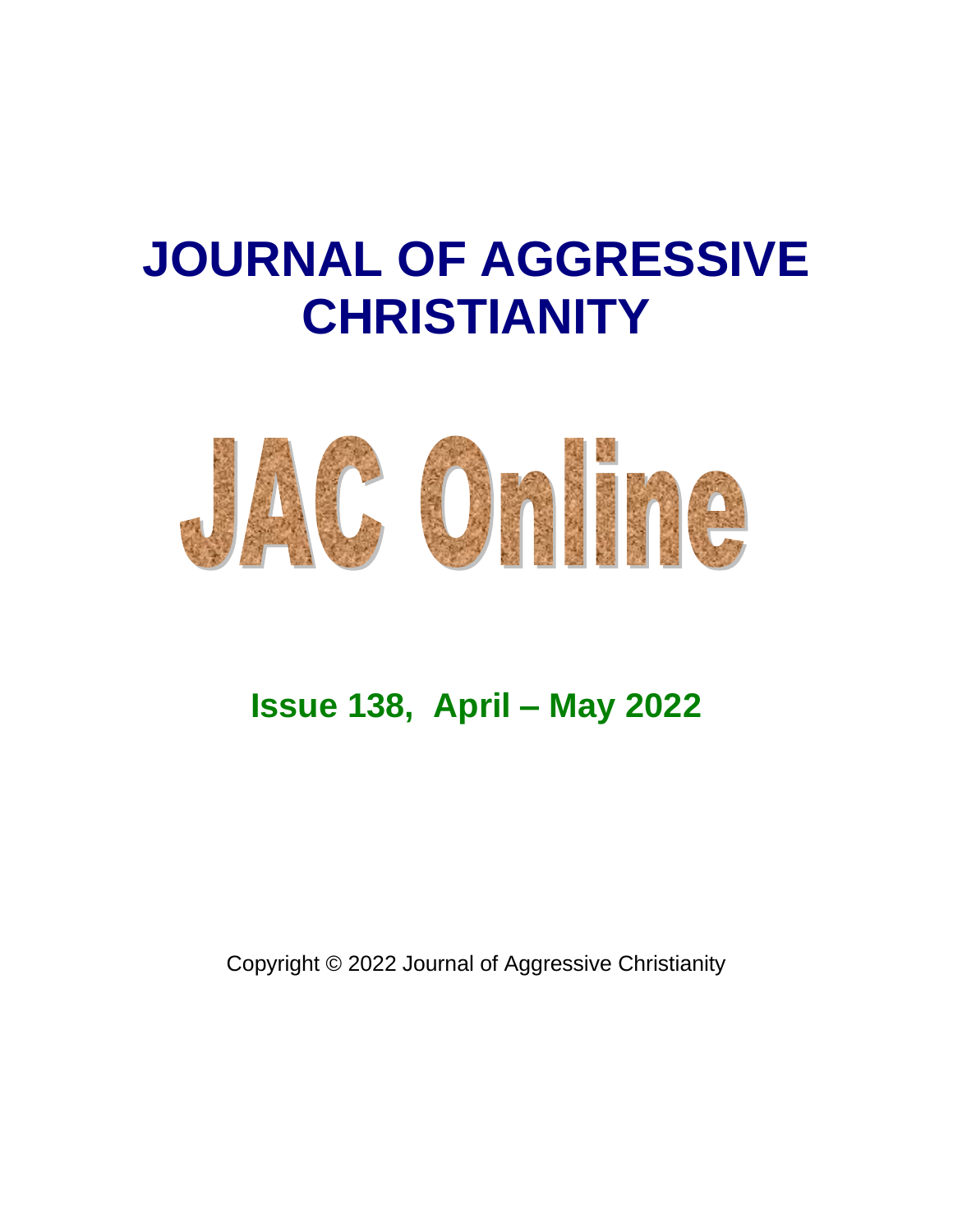# **In This Issue JOURNAL OF AGGRESSIVE CHRISTIANITY**

*Colonel Richard Munn Issue* Issue 138, April – May 2022

**Editorial Introduction** *page 3* **Major Stephen Court**

**JAC Interview with Colonel Richard Munn** *page 6*

**Revival - In Australia East Pipeline** *page 11* **Colonel Richard Munn**

> **Fight The Good Fight** *page 14* **Colonel Richard Munn**

> > **My Credo** *page 16* **Colonel Richard Munn**

**Social Justice** *page 20* **Colonel Richard Munn**

**More Communion - Please?** *page 23* **Colonel Richard Munn**

**Salvation Army Distinctives – Our Militancy** *page 29* **Colonel Richard Munn**

> **Army Jargon - Have a Word** *page 31* **Colonel Richard Munn**

> > **Taking A Stand** *page 32* **Colonel Richard Munn**

**Walking** *page 34* **Colonel Richard Munn**

**Come Join our Army** *page 35* **Colonel Richard Munn**

**Anytown Citadel - 1517 AD** *page 37* **Colonel Richard Munn**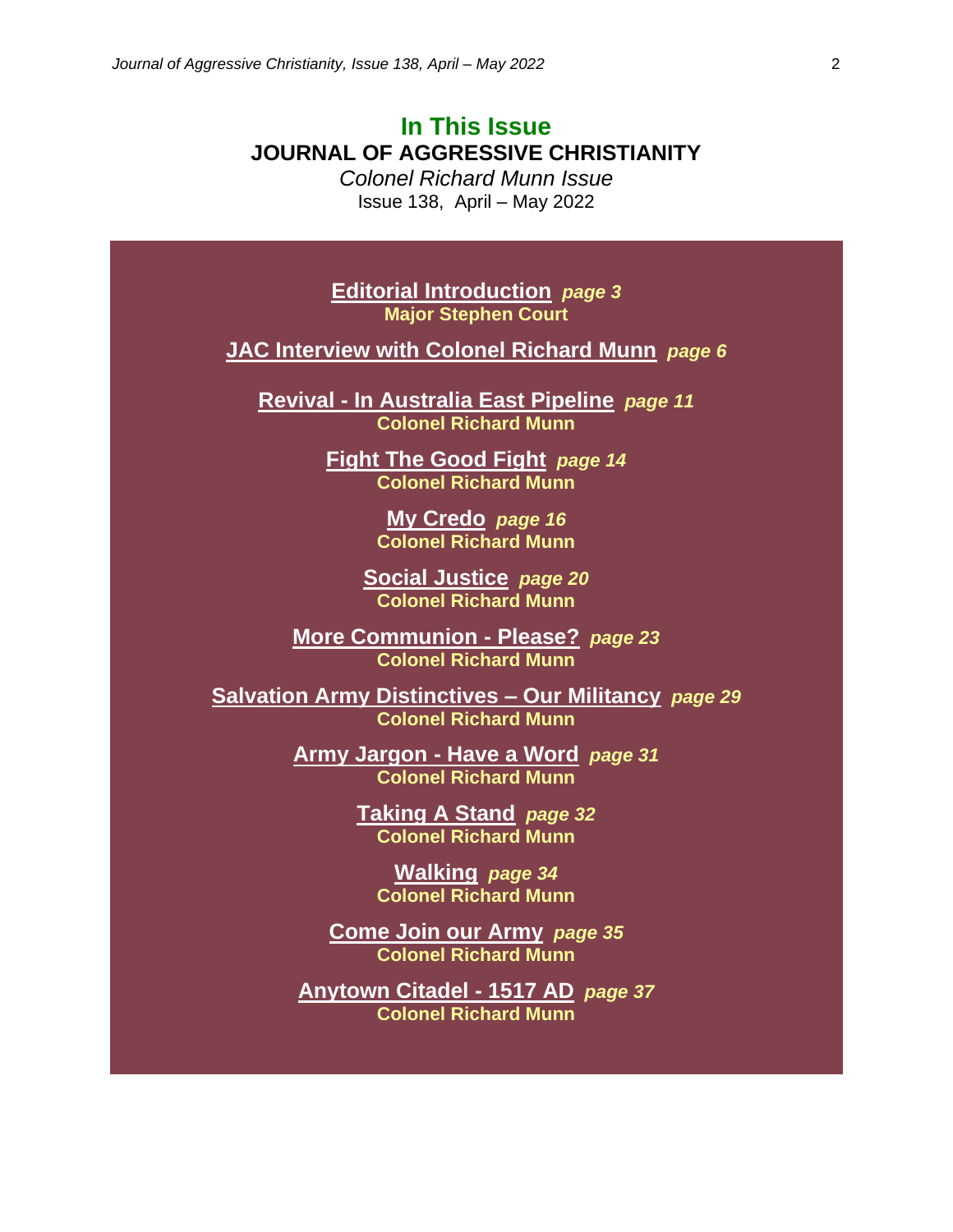#### **Editorial Introduction**

by Major Stephen Court, editor

Greetings in Jesus' name. Welcome to the 138th edition of Journal of Aggressive Christianity.

JAC138 is the Richard Munn issue! As we continue our decades-long focus on Jesus and the great commission, we salute Colonel Richard Munn, who, along with his wife, the formidable Colonel Janet Munn, is scheduled to enter 'retirement' during this issue's lifespan after 35 years of active Officership inspiring and sharpening The Salvation Army's focus on Jesus and this great commission.

So much can be said of the good Colonel, and readers can hear a lot of it between the lines of the 'pages' of JAC138. For our purposes here, we will highlight just one thing. Back in the day, Munn popularised for our tribe and our generation the term 'apostolic optimism'. And, to be truthful, many probably figure that he coined it.

But as it turns out, he didn't invent it. No, Richard Munn did more than that - he epitomised it. John Henry Jowett, preacher and author of 19 books (who died 99 years ago), contrived the term as the title of his most famous sermon. Jowett explains apostolic optimism in its introduction:

"That is a characteristic expression of the fine, genial optimism of the Apostle Paul. His eyes are always illumined. The cheery tone is never absent from his speech. The buoyant and springy movement of his life is never changed. The light never dies out of his sky. Even the gray firmament reveals more hopeful tints, and becomes significant of evolving glory. The apostle is an optimist, "rejoicing in hope," a child of light wearing the "armor of light," "walking in the light" even as Christ is in the light."

If you haven't met Munn in person, you will sense these characteristics in his contributions through JAC138. Jowett continues:

"This apostolic optimism was not a thin and fleeting sentiment begotten of a cloudless summer day. It was not the creation of a season; it was the permanent pose of the spirit. Even when beset with circumstances which to the world would spell defeat, the apostle moved with the mien of a conqueror. He never lost the kingly posture. He was disturbed by no timidity about ultimate issues. He fought and labored in the spirit of certain triumph. "We are always confident." "We are more than conquerors through Him that loved us." "Thanks be unto God who giveth us the victory through our Lord Jesus Christ.""

Readers who have had the pleasure of meeting Munn, learning from Munn, or knowing Munn, recognise in Jowett's description of the apostle Paul a description of Colonel Richard Munn. Hallelujah.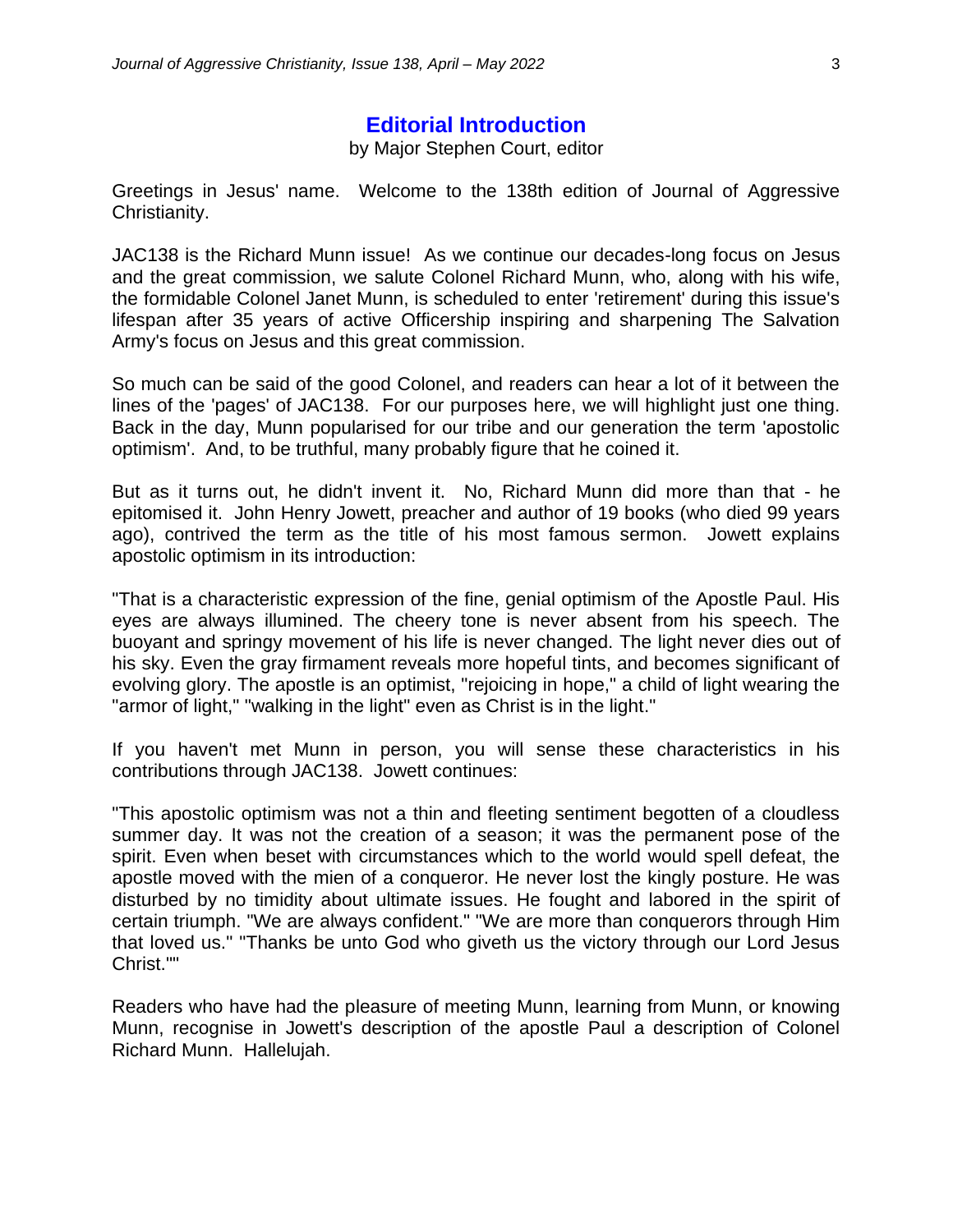For this special issue, Colonel Munn has hand-selected articles he's written over the decades of his Officership with a view to our JAC readership.

International Social Justice Commission – Publications

Our celebration begins with a JAC-Exclusive interview with Colonel Richard Munn that is worth book-marking (don't stop before the prayer at the end!).

Revival - In Australia East Pipeline, Munn reaches back to original salvo DNA to inspire faith for revival today.

Fight The Good Fight - Conditioning - Munn operationalises one of the affirmations all soldiers make in the Articles of War.

My Credo - From the Gordon Conwell Journal, this one is a little deeper than his seminary submission on the same topic! (you'll have to read it, to get it)

Social Justice - Munn explains how the Salvos activate the Gospel.

More Communion, Please? - Originally in Rubicon, Munn puts a unique spin on an ageold debate that will be revelatory to many readers.

Militancy - In a SA Distinctives Series, Munn explains the militant spirit of Salvationism.

Have A Word - as part of a SA Jargon Series, Munn breaks down a significant phrase for our movement.

Sexism Reflection - from The Officer Magazine, Munn vulnerably exposes ubiquitous sin.

Walking - In SA Connects, Munn fuses physical exercise with spiritual formation.

Come Join Our Army - in the War Cry, Munn offers a novel take on an 'outsider' who seems to have offended the Biblical disciples.

Anytown Citadel 1517 - and from a War Cry Doctrine Series, Munn imagines the Salvos pre-Reformation.

Now, this likely only sparks your hunger for more Munn. You can listen at your leisure to his popular, penetrating [Munnday](https://podcasts.apple.com/us/podcast/munnday-mornings/id1416057781) Mornings Podcast (for example, here: Munnday [Mornings on Apple Podcasts\)](https://podcasts.apple.com/us/podcast/munnday-mornings/id1416057781). And, as a long and loyal friend of JAC, the Colonel has edited multiple issues of JAC (Reformation 111, 2020 Vision 125) and contributed many articles, including on egalitarian relationships (JAC119), Zwingli ('Ancestor of The Salvation Army?', JAC66), dragon hurling ('Violent Night, Deadly Night', JAC40), 100 Most Influential Salvationists (JAC81), revival (JAC98), militancy (JAC89), justification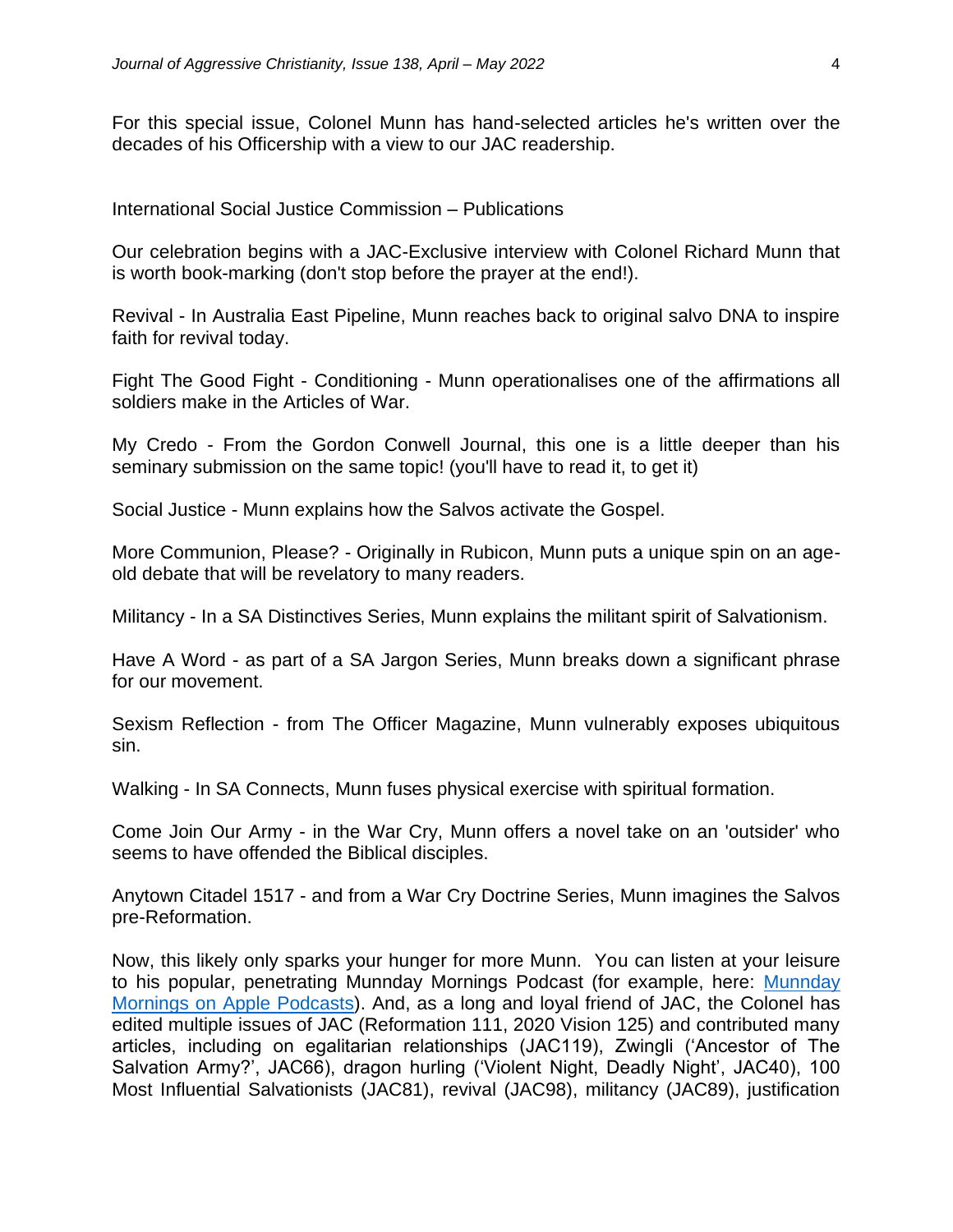('Salvation – Our first name', JAC78), married officer leadership ('For Such A Time As This?'), JAC80, JAC39, holiness movement (JAC70), preaching ('We preach', JAC74), men, women, and the Bible (JAC43), Choice Wine (JAC13), prayer ('Circles of Influence', JAC67), Salvation Coastguard (JAC29), holiness ('Time To Be Holy', JAC69), decentralized smorgasbord ('The Northern Front', JAC27), worship (JAC23), cost (JAC15), unity ('One In Christ', in JAC13) mission and the Trinity ('The One, The Three, And The Army', in JAC35), emergent mission ('Funky Army', in JAC31), women officer leaders (JAC16), the personality of our doctrines (JAC132), 'Lean Right, Love Left' (JAC 131). And his fingerprint can be found all over the ISJC resources pages: [International Social Justice Commission –](https://salvationarmy.org/isjc/publications_and_research) Publications (salvationarmy.org), and his book, 'Salvationist Ethics In a Complex World'.

Of course, without the demands of active appointment, we look forward to varied output Holy Spirit inspires from Colonel Munn, and hope that it will include influence in future editions of JAC. Until then, may these words in JAC138 inspire love for Jesus and zeal to spread His love to 7.9+ billion people around the world. God bless you.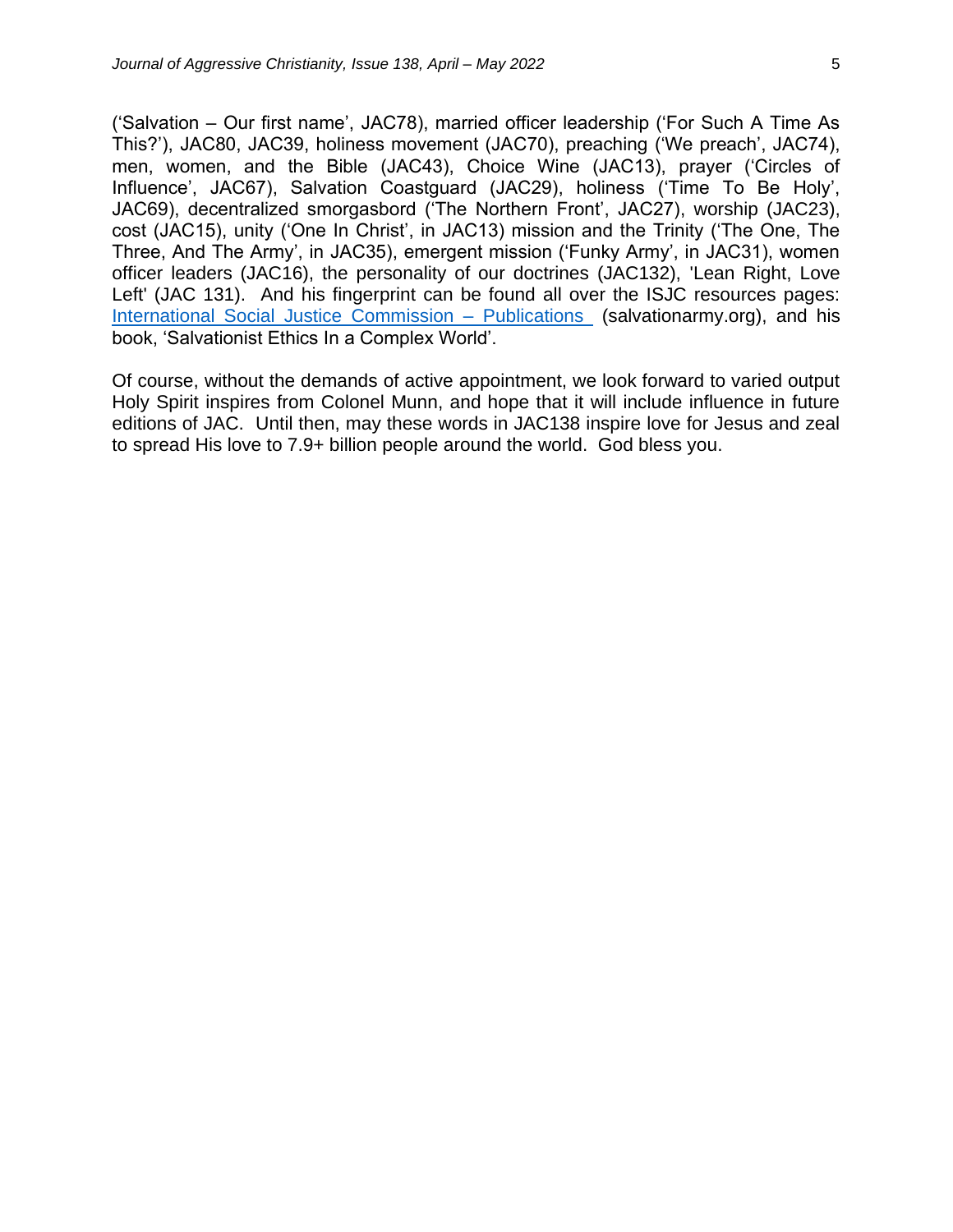### **JAC Interview with Colonel Richard Munn**

JAC: Please tell us about your background, how you came to know Jesus, and how you came to know The Salvation Army.

RM: I am a 4th generation Salvationist, with our family patriarch – my great grandfather, Adjutant Harry Munn – recorded in the history books as 'Mad Munn.' He was a flamboyant pioneer evangelist. So, I was born into the movement; but all that heritage and upbringing was essentially irrelevant until I came into a personal, born again, living, warm-hearted relationship with Christ. That happened at Camp Wonderland in Massachusetts, USA, in my early 20's. The army then suddenly all made more sense.

JAC: Tell us how you came to be an Officer?

RM: I experienced a genuine sense of calling and, like many, this was a surprise. A delightful and daunting one. I've always considered this calling a sacred privilege, and that Salvation Army Officership is a truly noble vocation. As an adult my mother told me that I wanted to go forward in response to the call for Officership in the Royal Albert Hall, when I was only 10. She dissuaded me at the time, thinking it was a bit dramatic. So maybe the calling was there, just below the surface. I went to Asbury Theological Seminary and then Janet and I went to training in the USA East, 1985-87, Messengers of Peace session.

JAC: You retire from active service this month - how can you sum up your active Officership?

RM: In summary, a quite amazing adventure, almost like a grand amusement park ride, steep climbs, rapid propulsion, friends and family in the car, sometimes hanging on for dear life, most of the time a great view.

Here's the chronological list, covering 35 years:

- inner-city corps, Camden, NJ
- divisional youth ministry, Massachusetts
- suburban corps, Manchester, CT
- divisional leadership, Northern New England
- THQ, Program Section, USA East
- International College for Officers, London, UK
- Chief Secretary, THQ, Sydney, Australia
- Ethics and Theology, THQ, USA East
- and finally, International Social Justice Commission, IHQ, New York City.

JAC: We won't ask you to pick a favourite appointment, but can you tell us one highlight from each of your appointments?

RM: In broad terms I would say: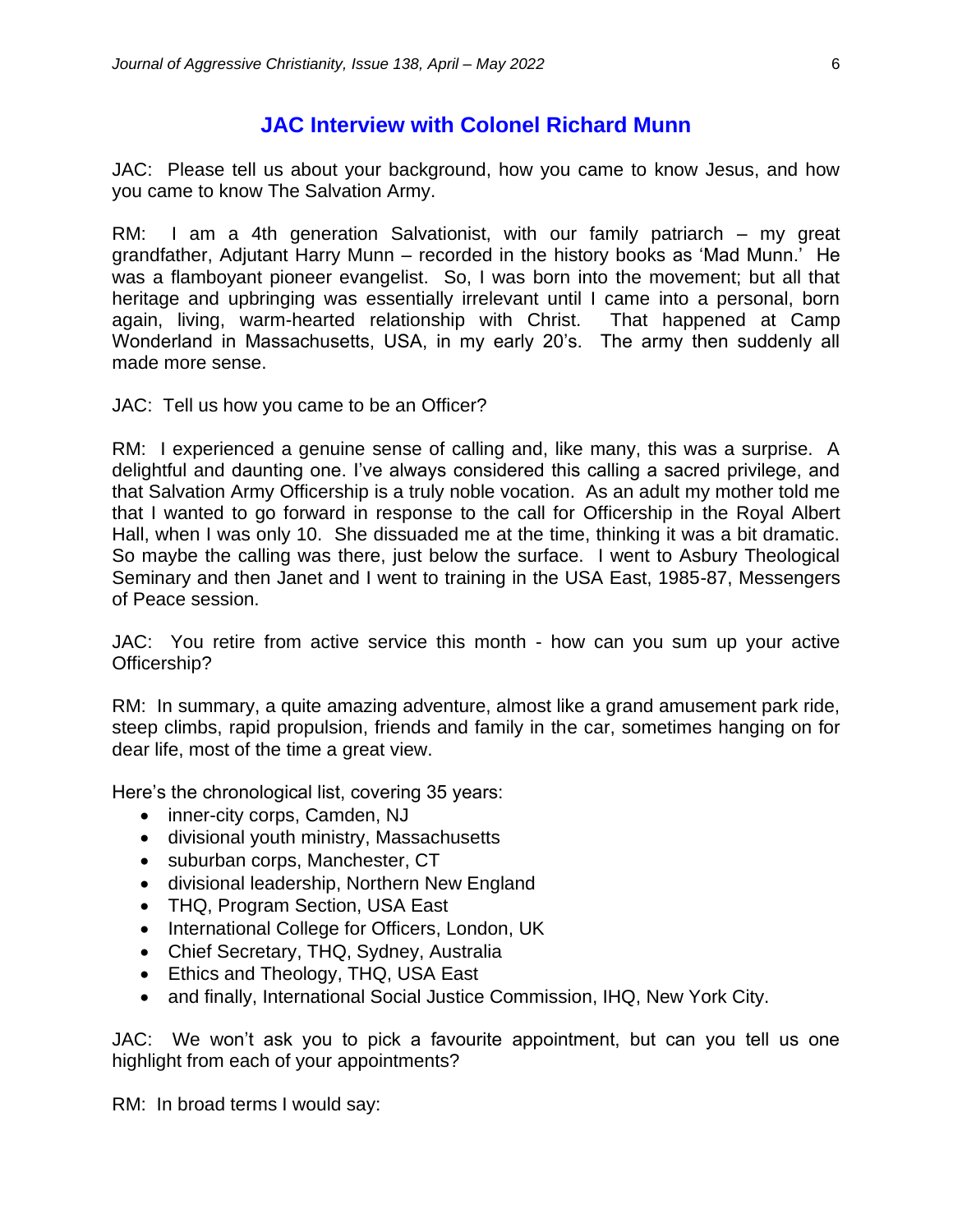- the inestimable value of urban incarnational ministry in Camden
- the impact of creative arts in divisional youth work
- the irreplaceable benefit of long-term exegetical sermon prep in Manchester
- the value of a cohesive team in Northern New England
- the sheer fun and impact of Army programming at THQ
- the beautiful internationalism of the army at the ICO
- the savvy innovations of the Australian salvos
- the integrated fusion of our doctrines and ethical principles in the USA East
- the razor-sharp vitality of our global social justice outreach and presence while at the ISJC.

JAC: How have you changed since you were commissioned?

RM: I would say a realization of the irreplaceable value and cumulative impact from living and serving for 35 years with one movement. This includes a seasoning, with raw youthful idealism being gradually replaced with deeper convictions and savvy. My prayer is for no loss of zeal, just stronger certainties. That I would be less enamoured with frippery and increasingly certain of unshakeable Kingdom principles and the universal salvific power of the gospel.

JAC: How is the world different because of your warfighting?

RM: Some academic and written records will remain because of the enduring power of the written word; some people are now followers of Christ because of the privilege of serving as a conduit for the gospel; some marital and missional egalitarian values will continue to be emphasized as a result of our marriage and ministry model.

Of course, Herbert Booth captures it all so well: *I've little strength to call my own, And what I've done, before Thy throne I here confess, is small; But on Thy strength, O God, I lean, And through the blood that makes me clean, Thou art my all in all.*

JAC: What are you looking forward to in this next season of Salvation Life?

RM: Serving and fighting in the great salvation war with a new horizon and a clear opening to explore avenues and outlets with curiosity and creativity; to integrate the beauty of 'a long obedience in the same direction' with 'keeping it fresh.'

JAC: What are your dreams for The Salvation Army?

RM: Intentional egalitarian leadership and deliberate racial integration, moral courage and increasing compassion, shrewd strategies of evangelism and vibrant holiness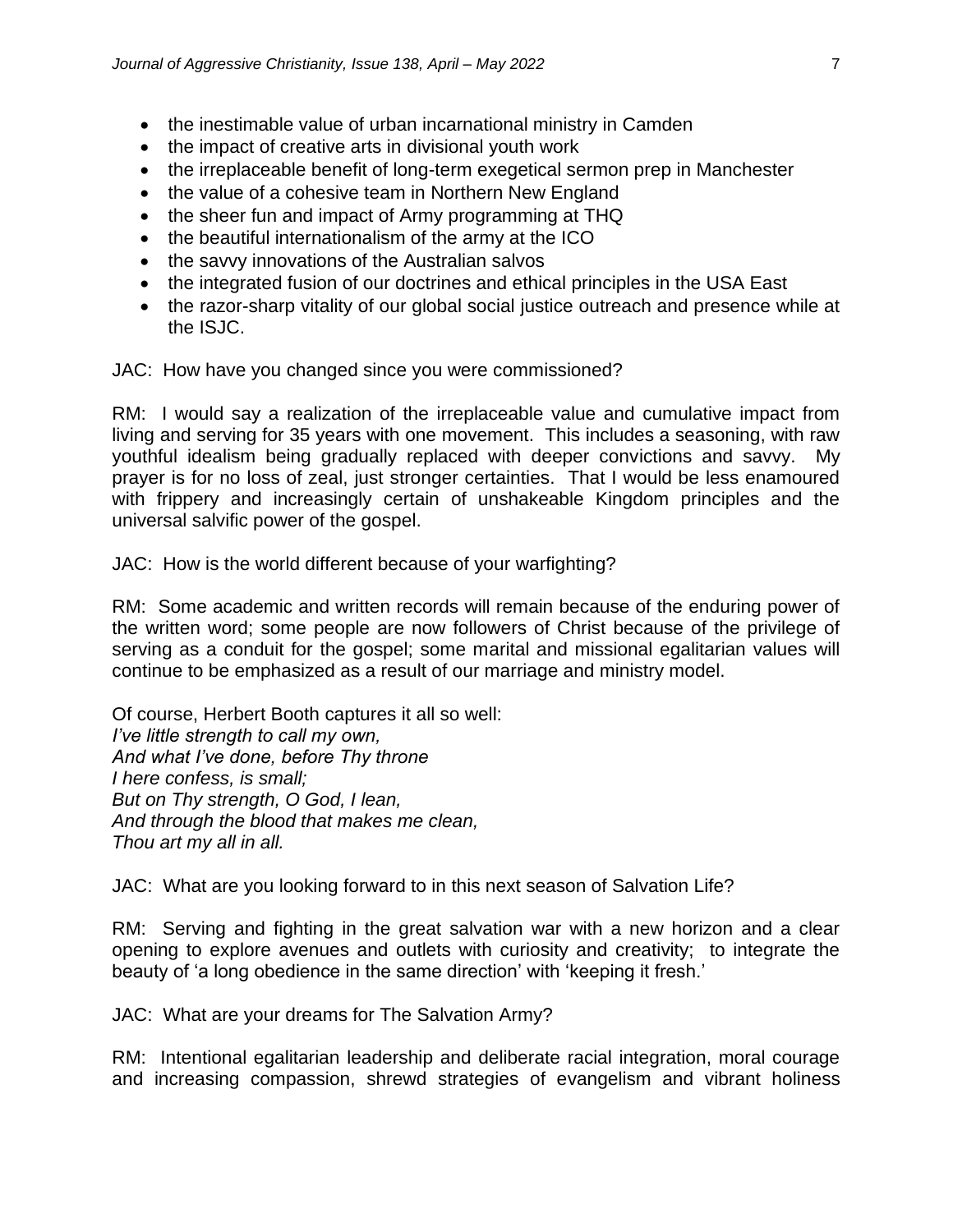teaching, evolving creative arts and fiscal integrity, swashbuckling heroes and quiet saints.

JAC: Who has been most influential in shaping you into who you are today?

RM: Some quite amazing people on the journey, lets' start the list:

- Janet a remarkable Officer with multiple gifts and stunning productivity
- Commissioners William and Marilyn Francis who greatly influenced us both as young adults
- General Paul and Commissioner Kay Rader who modelled egalitarian leadership
- Commissioner Joe Noland who overflowed with creativity and innovation
- Stephen Court and Danielle Strickland who burst onto the scene with dynamism and freshness
- Commissioner James Condon who epitomized pastoral leadership under unimaginable pressure
- Dr. Jim Read who embodies both grace and exquisite scholarship

JAC: Which books have influenced you most?

RM:

- Celebration of Discipline Richard Foster
- Song of Ascents E. Stanley Jones
- Peculiar Treasurers Frederick Buechner
- Beyond the Curse Aida Bescancon Spencer
- Addiction and Grace Gerald May
- Your Church Can Grow Peter Wagner
- Beyond Sex Roles Gilbert Bilezikian
- No Discharge In This War Frederick Coutts
- Echoes and Memories Bramwell Booth
- Marching To Glory Edward McKinley
- Community in Mission Phil Needham
- Heart Talks on Holiness Samuel Logan Brengle

JAC: Can you tell us of any memorable preaching you have heard, and what made it outstanding?

RM: The personally most impactful preach I can recall was as a cadet when Colonel Paul Rader, our training principal, preached for the outgoing 2nd year cadets, 'The God Who Answers By Fire.' God used that time to seal in me a desire to be an 'on fire' Officer.' It is amazing to me how that moment stands the test of time, and still resonates today.

Other great preachers who have fed me over the years:

• Janet Munn – 'Get Some Oil For Your Lamp!'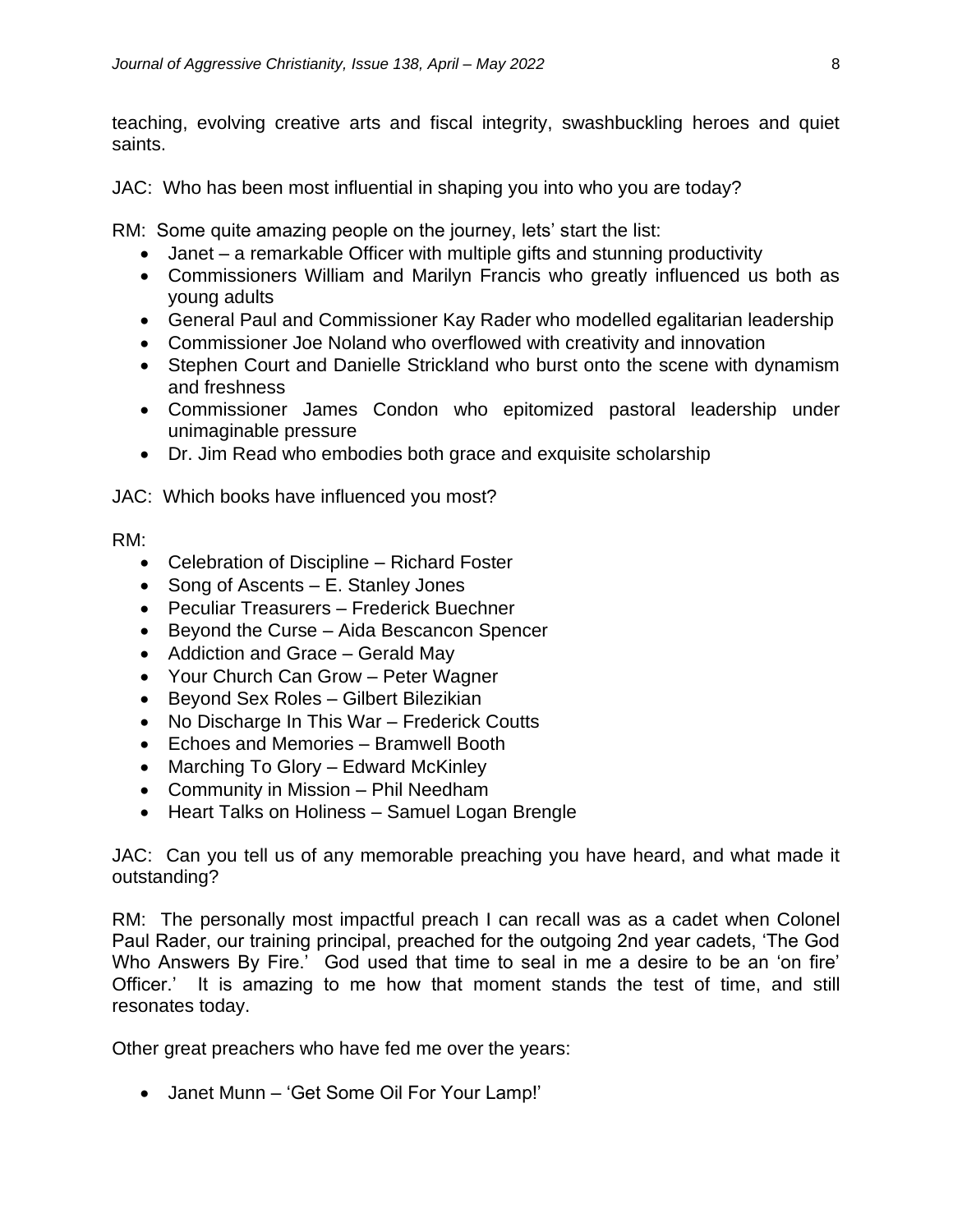- Israel Gaither 'It's Time To Drop The Baggage'
- Martin Luther King 'I Have A Dream!'
- Linda Bond 'Step Up! Sign Up! Show Up!'
- William Francis 'A Life Without Christ Is A Life Without Purpose'
- Marilyn Francis 'Purpose! Power! Passion!'
- Steve Court 'Love The Fight!'
- Danielle Strickland 'Holiness in the Chaos.'
- Phil Wall 'It's Not About The Bones. It's About The Breath!'
- John Gowans 'I Hear the Loud Call of The Mighty To Save!'
- John Larsson 'Send the Fire!'
- Bram Tillsley 'If Ever I Loved Thee, My Jesus, 'Tis Now!'
- Paul Rader 'The God Who Answers By Fire!'
- Tony Campolo 'It's Friday, But Sunday's Comin!'
- TD Jakes 'Your Ministry Is In The Mess!'

JAC: What is God teaching you these days?

RM: The essential truth of the gospel, the enduring authority of the scriptures, the indissoluble essence of the Kingdom of God, the indescribable beauty of holiness and the raw vitality of Salvation Army mission.

This season is becoming more reflective, the tinsel that once attracted, now not so much; but, now replaced by bread that endures. A sweet deal.

JAC: What is your most significant spiritual experience?

RM: The moment I came to saving faith in Christ, personal salvation. Here is how I described it in a journal:

On the third Sunday of June 1979, my heart was strangely warmed.

This was now my fourth summer at The Salvation Army Camp Wonderland in Sharon, Massachusetts. I had come to Wonderland on an Educational Exchange Program. Active involvement with The Salvation Army had ceased during my freshman year at college. More importantly, I had essentially severed any personal relationship with Christ. Initially, I was mildly irritated that The Salvation Army operated the camp. In retrospect, I can see that God was using this to bring me back to Himself. It was his prevenient grace.

Without knowing it, I subconsciously came to camp that summer to align myself with Christ. During the staff orientation service, Captain Bill Francis preached the sermon that led me to Christ. I recall the specific words, 'A life without Christ is a life without purpose.' A paradigm shift of enormous proportions took place in my heart. I decided to follow Jesus for a lifetime.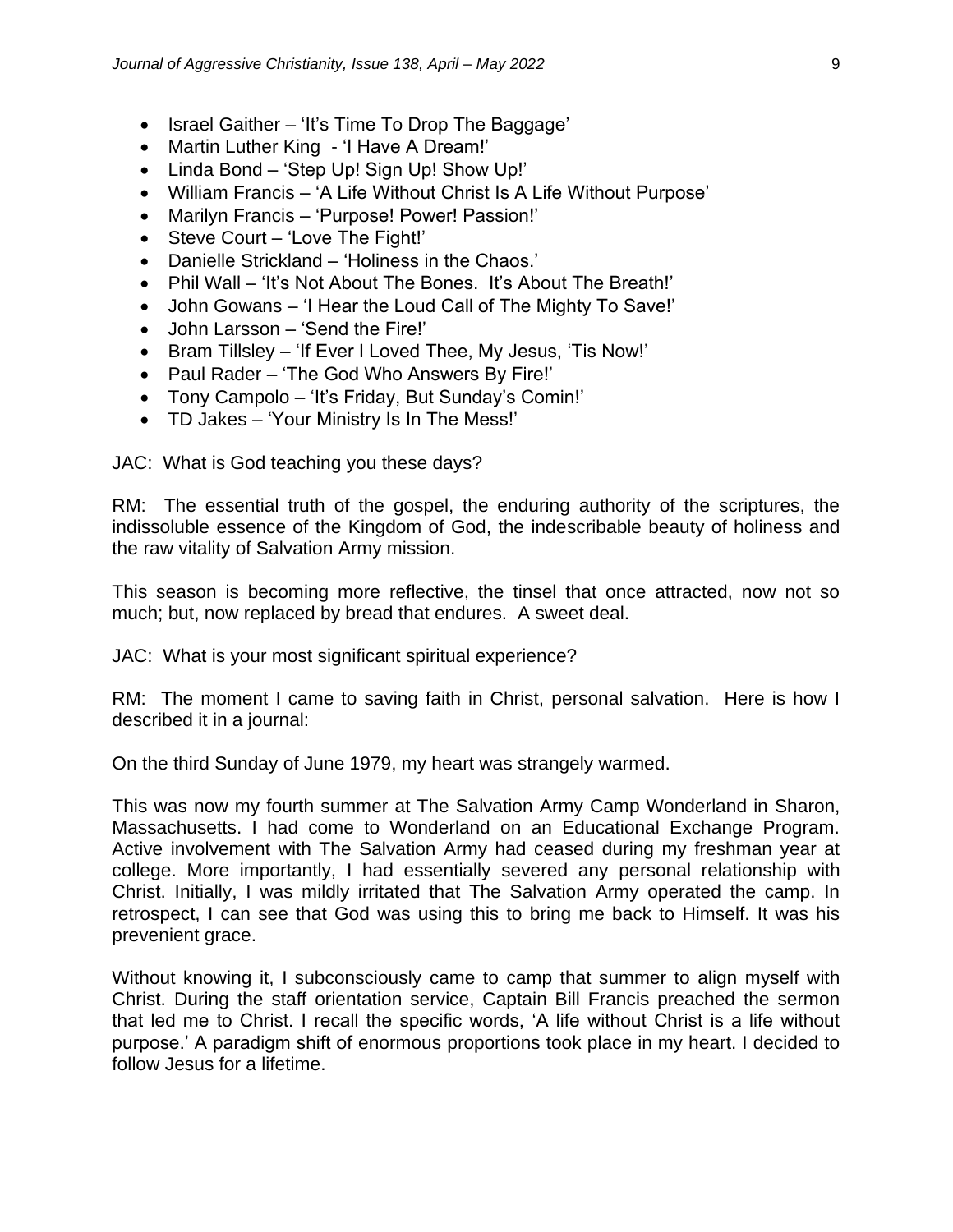Interestingly enough, I never went forward to pray during the prayer meeting. The grace had already been mediated. However, I did stand to pray in public. It was my signal to the world that I was now a follower of the Lord Jesus Christ.

Sitting no more than two seats away from me was an 18 -year-old, Janet White. The rest of that summer I grew in grace by leaps and bounds. I was clearly a new creature in Christ. By the end of the summer, Janet and I were dating and already beginning to talk in terms of marriage.

JAC: Would you take this opportunity to offer an edifying exhortation to soldiers around the world?

RM: Here is prayer God laid on my heart for a congregation, and here, for our international army:

*God Almighty, the very fountain of love, burst out with a cascade of love into this beautiful army! Surprise us and reveal to us the passionate zeal we must have for you. In succeeding days may we all be increasingly astonished at the level of affection we have for you. Invade us with such intensity that we almost can't bear it.*

*Discard with a swat of your mighty hand any pathetic attempts to thwart this movement. Obliterate any presence of evil in our midst. Lead us to a level of ardour that we have not travelled before.* 

*Break through into our midst.*

*And as we exult in your presence increase our capacity to love each other. May there be a bond of love in our midst that has never been experienced before.* 

*Bind us together as one: One with each other - and one with you.*

*In Jesus' mighty name I pray. Amen!*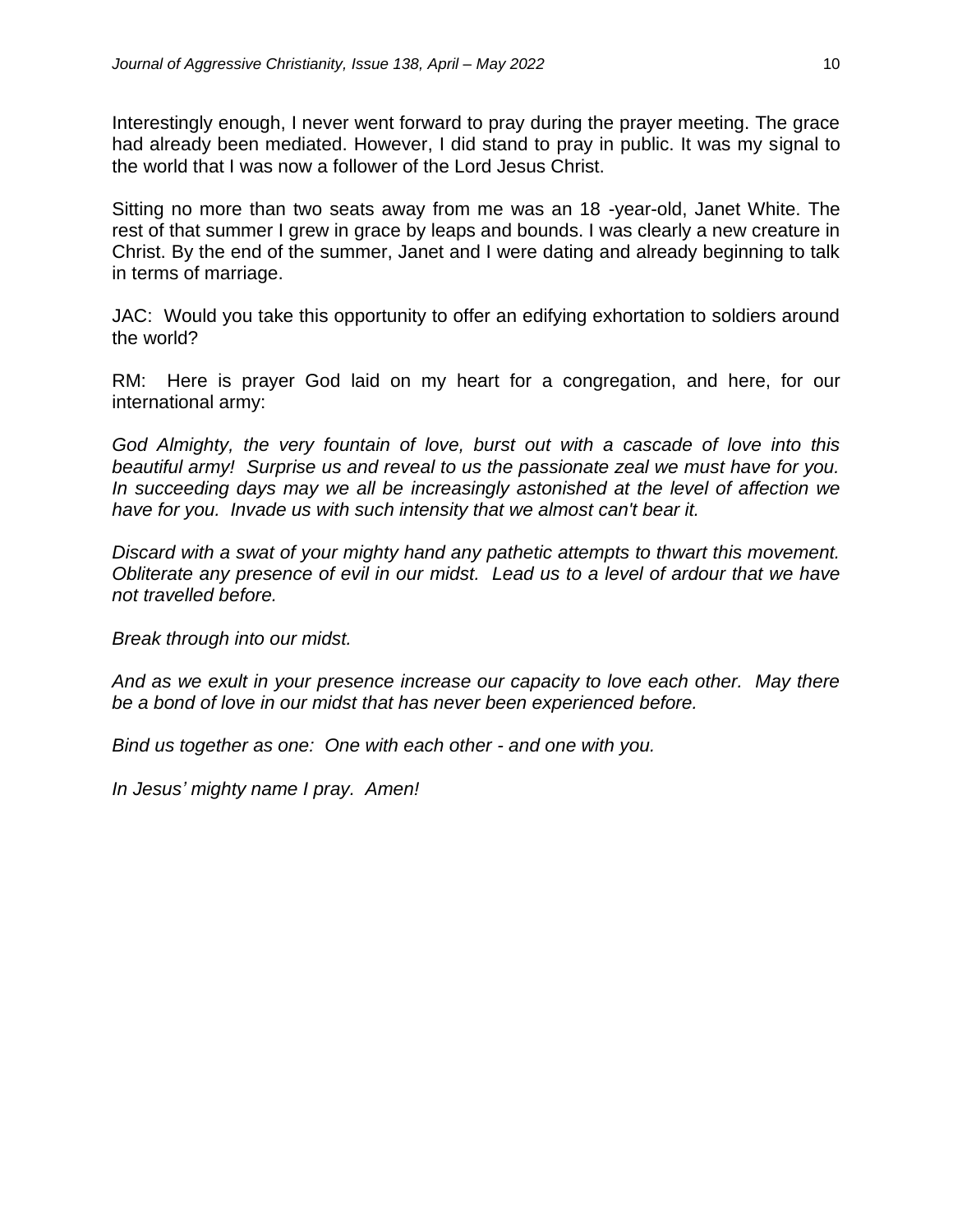# **Revival - In Australia East Pipeline**

By Colonel Richard Munn *Joel 2:28 – 32 and Acts 2:1 - 12*

The spiritual outpouring during Pentecost is the fulfilment of the original Jewish feast in which the hallmarks of a great harvest of souls and a new era for the Holy Spirit establish this as the original 'revival.'

This is still the birthright of the army today.

**Introduction:** Beloved Aussie poet Henry Lawson understood The Salvation Army. He saw us in action in both the outback and the city, even recalling our East End roots in 'Booth's Drum.':

They were ratty - they were hooted by the meanest and the least, When they woke the Drum of Glory long ago in London East. They were often mobbed by hoodlums; they were few, but unafraid; And their Lassies were insulted, but they banged the drum, and prayed - Prayed in public for the sinners, prayed in private for release,

Till they saved some brawny lumpers; then they banged the drum in peace.

Like many fellow Australians in those early days, the poet captures that mix of bewilderment, wariness, misapprehension and respect the army generated.

What appears to be a travelling circus is the beginning of a much loved and respected movement that will soon endear itself to a nation.

What appears buffoonery is, in actuality, profoundly significant, a new spiritual initiative that will reap a great harvest of souls.

**Scripture:** Apparent clowning that masks deep spirituality is present in the Acts chapter 2 story of Pentecost. The pouring out of the Holy Spirit with the miraculous speaking in other languages appears to the curious onlooker as drunken comedy, so it takes Peter to stand up and speak forcefully, pointing all the way back to the old prophecy of Joel, and under the anointing of God to say: 'This is that!'

In other words the Joel passage has been fulfilled - it is not one of those prophecies that can even be thought of as 'maybe' happening one day in the future. 'This is that,' says Peter without flinching.

It is worth noting, because the coming of the Holy Spirit at Pentecost is richly precise and significant. There is nothing haphazard here.

**Pentecost:** The feast of Pentecost is a pilgrimage kind of a feast. That would explain the cosmopolitan gathering of Mediterranean types.

Pentecost literally means 'fiftieth.' Designated all the way back in Leviticus (23) is the ordinance to bring a grain offering seven weeks and one day after the Passover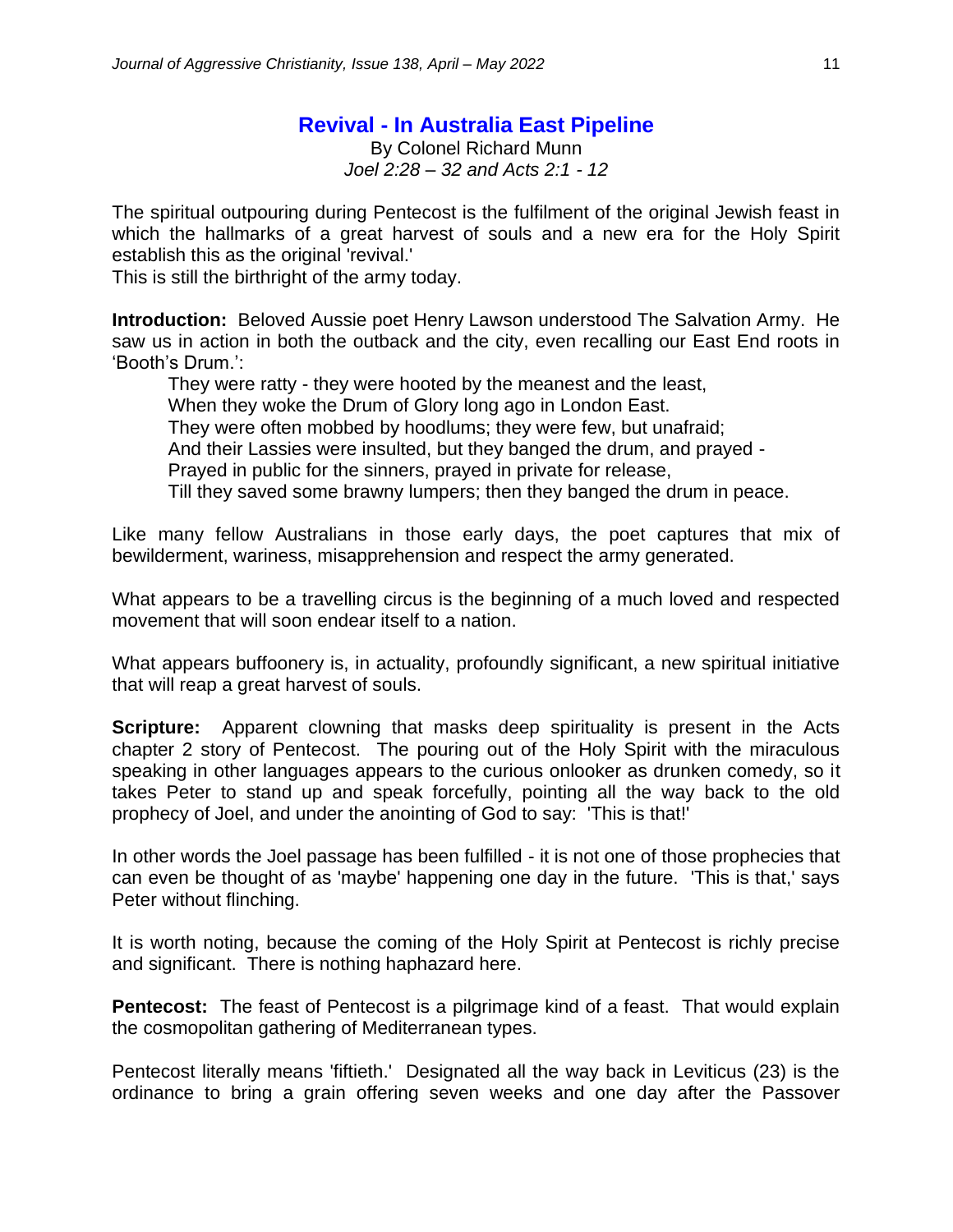Sabbath. Also called the 'feast of weeks,' it marks the symbolic beginning of the harvest for a richly arable people.

And so the Joel passage: "Everyone who calls on the name of the Lord will be saved ..." is a true harvest of souls, the greatest revival in the history of the church.

"...about 3000 were added to their number that day." (Acts 2:41)

There is something else significant about the choice of Pentecost for the outpouring of the Holy Spirit, however, because over the centuries it becomes a celebration of the giving of the law, the 10 commandments, to Moses on Mount Sinai. Tradition has it 50 days after escaping from the slavery of Egypt, the first night of Passover.

And so the Joel passage, once again, is richly significant: "I will pour out my Spirit on all people."

- If the 'law' was given on Mount Sinai, it is an 'advocate' (lawyer) who is poured out at Pentecost.
- If it was the law written on tablets of stone and impossible to keep given at Sinai, it is the Holy Spirit searing God into the hearts of people given at Pentecost.
- If it was cloud, fire and God's voice on Mount Sinai, it is rushing wind, tongues of fire and miraculous languages at Pentecost.

Holy Spirit Pentecost stands as both contrast and continuation of the Jewish Feast of Pentecost, an extension of the great saving ministry of Jesus Christ, his ascension preparing the way for the coming of the Holy Spirit.

Holy Spirit Pentecost brings unparalleled power to the disciples. It is for this that Jesus instructs them to wait in Jerusalem.

Holy Spirit Pentecost marks a new era for the third member of the Trinity. It is the first birthday of the church, an explosion of the presence of Christ around the world, an unusual visitation of God pouring out new life, invading human beings in a way that shatters old expectations.

**Downpour:** Joel twice describes the coming of the Holy Spirit as a 'pouring out.' The image is that associated with a heavy tropical rainstorm - not a drizzle or a shower here. 'Pouring out' has a finality to it. What is poured out cannot be gathered again. And so it is at Pentecost, a Holy Spirit typhoon, and the recipients will never be the same again.

This pouring out is for 'all people.' Just in case we don't believe it Joel articulates it for us: regardless of gender, age or social status the Holy Spirit is for you.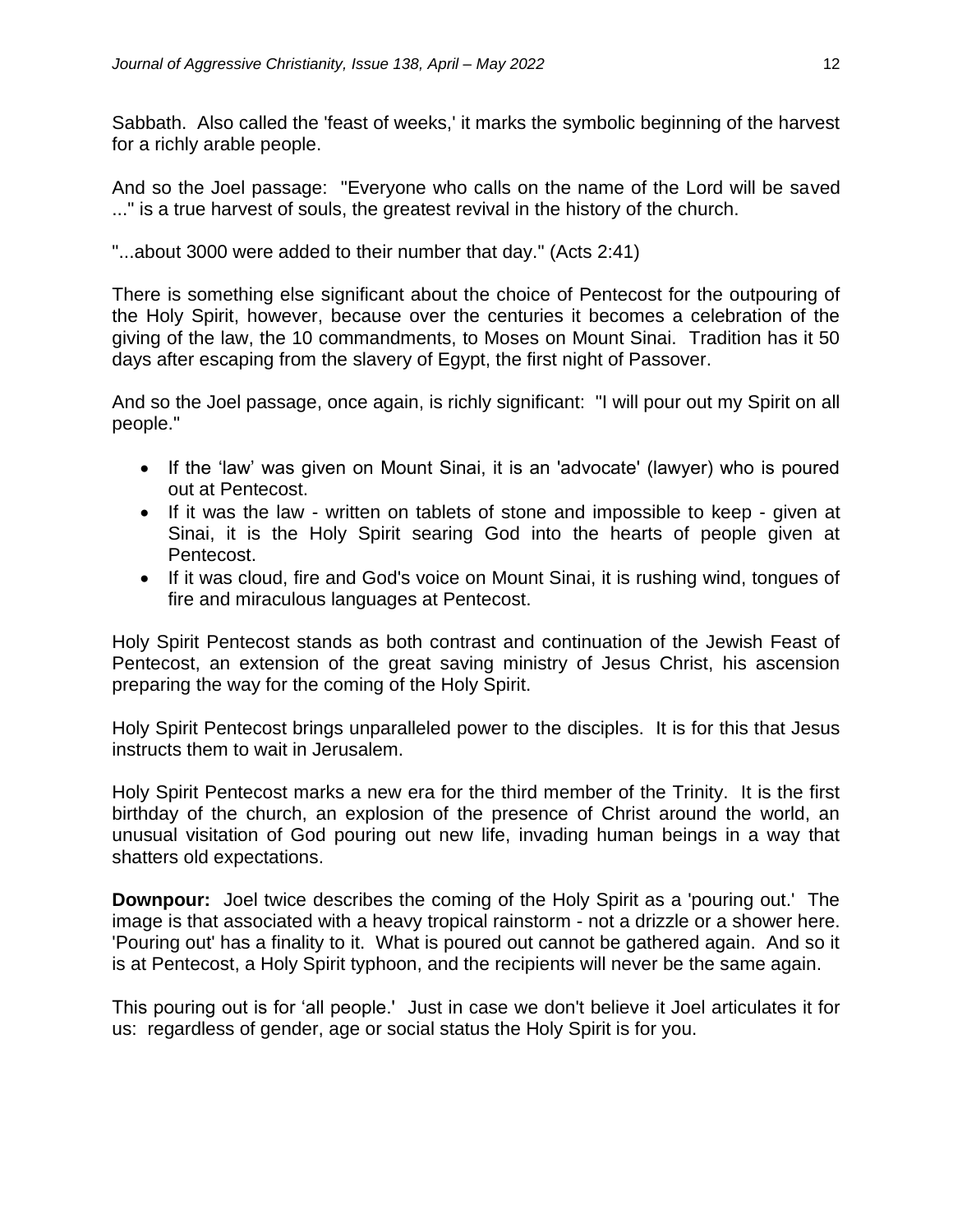While there is specific reference to 'prophesying' - and that certainly is accurate - this is not just for the preacher types. The universal outpouring of the spirit empowers us to communicate Christ in manifold creative ways, academic, artistic, aesthetic and more.

The outpouring and empowerment of the Holy Spirit is essential for mission and discipleship, whatever your field – home, school, factory floor, office complex, add your world to the list.

And so, just as Christ was baptized by the Holy Spirit in the River Jordan at the commencement of his public ministry, so too the disciples receive a baptism before their public ministry can begin. If Christ relied on this Holy Spirit empowerment, how much more must we depend upon such a Holy Spirit commission for our day.

**Vision for a Salvationist Pentecost:** Pentecost is perfect for The Salvation Army. Our founder writes, "We want another Pentecost."

We identify with the holiness movement and were birthed in revival. Male or female; young or old; clever or simple is part of who we are

General Eva Burrows one pronounced to a congress of Salvationists, with thunderous applause, 'The Salvation Army doesn't need any more programmes, what we need is more of the Holy Spirit.'

So, come on beloved Australia East, this Pentecost bang Booth's drum with confidence, and see some 'brawny lumpers' saved.

The Salvos and Pentecost – perfect together.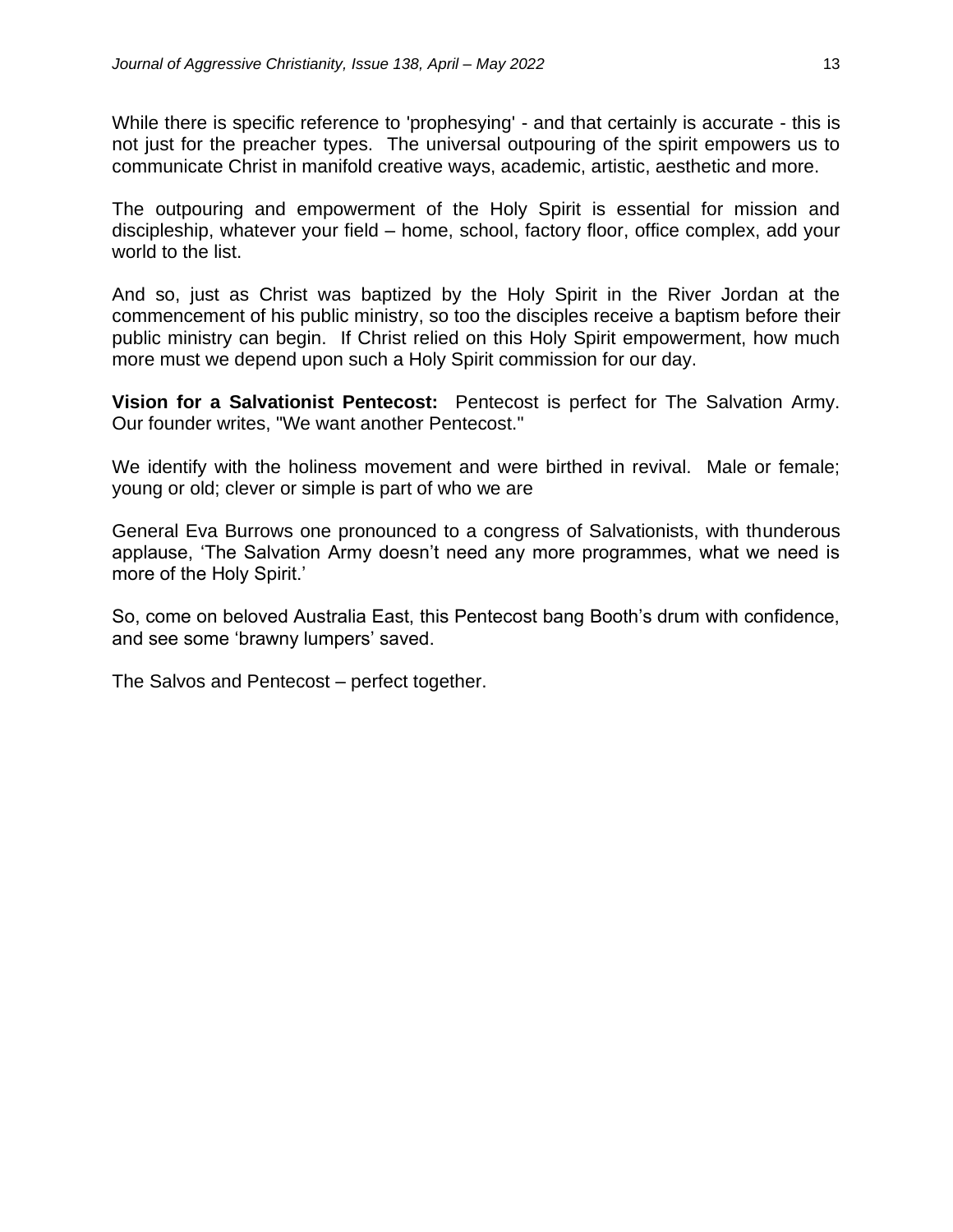# **Fight The Good Fight**

By Colonel Richard Munn *A series on the 10 Salvation Army Articles of War*

#### **I will be responsive to the Holy Spirit's work and obedient to His leading in my life, growing in grace through worship, prayer, service and the reading of the Bible.**

#### **Conditioning**

In the world of sports there is great investment in the preparation of athletes for the arena of competition. While an individual will compete in one particular sport, it is generally recognized that for overall physical conditioning a variety of athletic experiences will combine to produce the best competitor. Olympic swimmers will lift weights and run long distances as well swim laps in their training regimen. This **crosstraining** combines to produce the finest conditioned swimmer.

The first Article of War outlines the cross-training essentials for every soldier in The Salvation Army. It is an excellent way to commence. To neglect these essentials is to fight the good fight in a weakened condition. To commit yourself to this cross training will enable you to **be responsive to the Holy Spirits work and .... leading in your life.**

**Worship** is the basic function of the church and the heart of The Salvation Army. Every energy of the movement is expended to lead people into a living relationship with Jesus Christ. This living relationship is primarily expressed through worship. A follower of the Lord Jesus Christ who does not worship is a weakened and out of condition Christian. Regular and active worship in a community of faith is the healthiest activity in our relationship to God and our relationship with fellow believers. It is simply indispensable to spiritual conditioning.

**Prayer** is the language of worship. It is the central avenue God uses to transform us, says Richard Foster. To engage in prayer is to dialogue with the Master. To neglect it is to cut off an intimate means of grace and personal relationship. The end result is a feeble spirituality. The diversity of prayer available to us ranges from the privacy of our own devotions to the corporate prayers of a congregation, from spontaneous cries for help or thanks to liturgical prayers that express in exquisite language the deep adoration of our hearts. Prayer is a vital sign of a healthy and conditioned soldier. We neglect it at our own peril!

Avenues for **service** abound in The Salvation Army! One of our mottos says simply that we are saved to serve. It is the outward expression of our inward spirituality. It conditions us towards muscular piety writes Ian Cutmore. It is a response to the love of God which now propels us to do something. Serving others provides an outlet for the considerable energies initiated by new life in Christ. It is through acts of service that the Kingdom of God on earth is established. To neglect service is to neglect spiritual vibrancy. The end result is spiritual atrophy.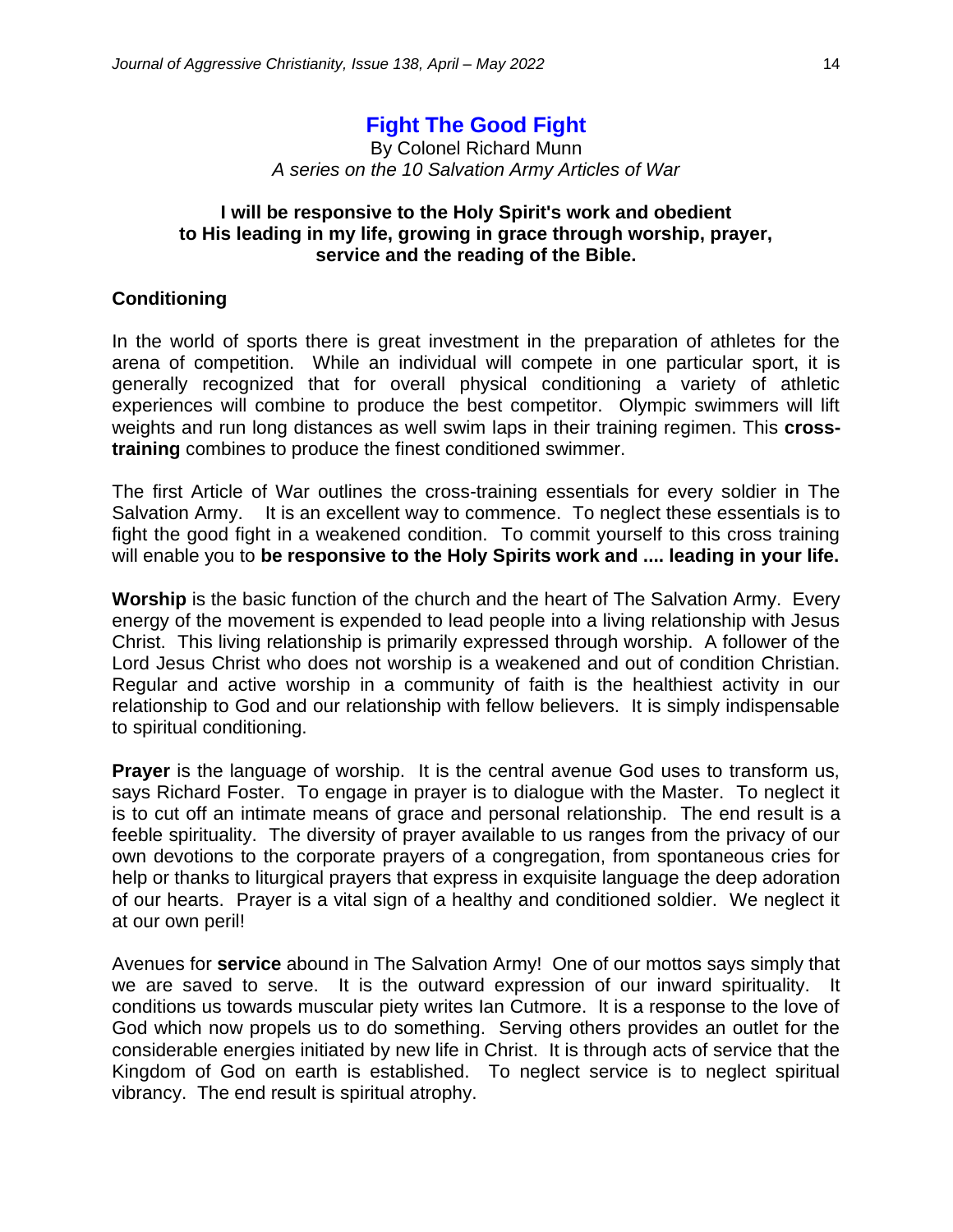The **reading of the Bible** is the final component of spiritual conditioning. The pages of scripture contain the exercise manual for spiritual health. It is the Manufacturer's Instructions. The revelation of God in Christ through the Word is a primary means of grace for us. It is tantamount to life itself. A close second to the assembling for worship are occasions available for Bible study. It is in such gatherings that the revealed truth of God is discovered, often in the company of trusted friends. To neglect the reading of scripture is to disregard God. It renders us spiritually ignorant and vulnerable.

The first Article of War sets the standard for spiritual conditioning. These are not unattainable exercises; rather, they are indispensable to spiritual health. Show me a soldier who worships weekly, prays frequently, serves faithfully and reads the scriptures regularly and I will show you a soldier who is in top spiritual condition!

As Paul would write to Timothy:

**If anyone competes as an athlete, he does not receive the victor's crown unless he competes according to the rules.** (1 Timothy 2:2)

Such cross-training enables us to fight the good fight 'with all our might'.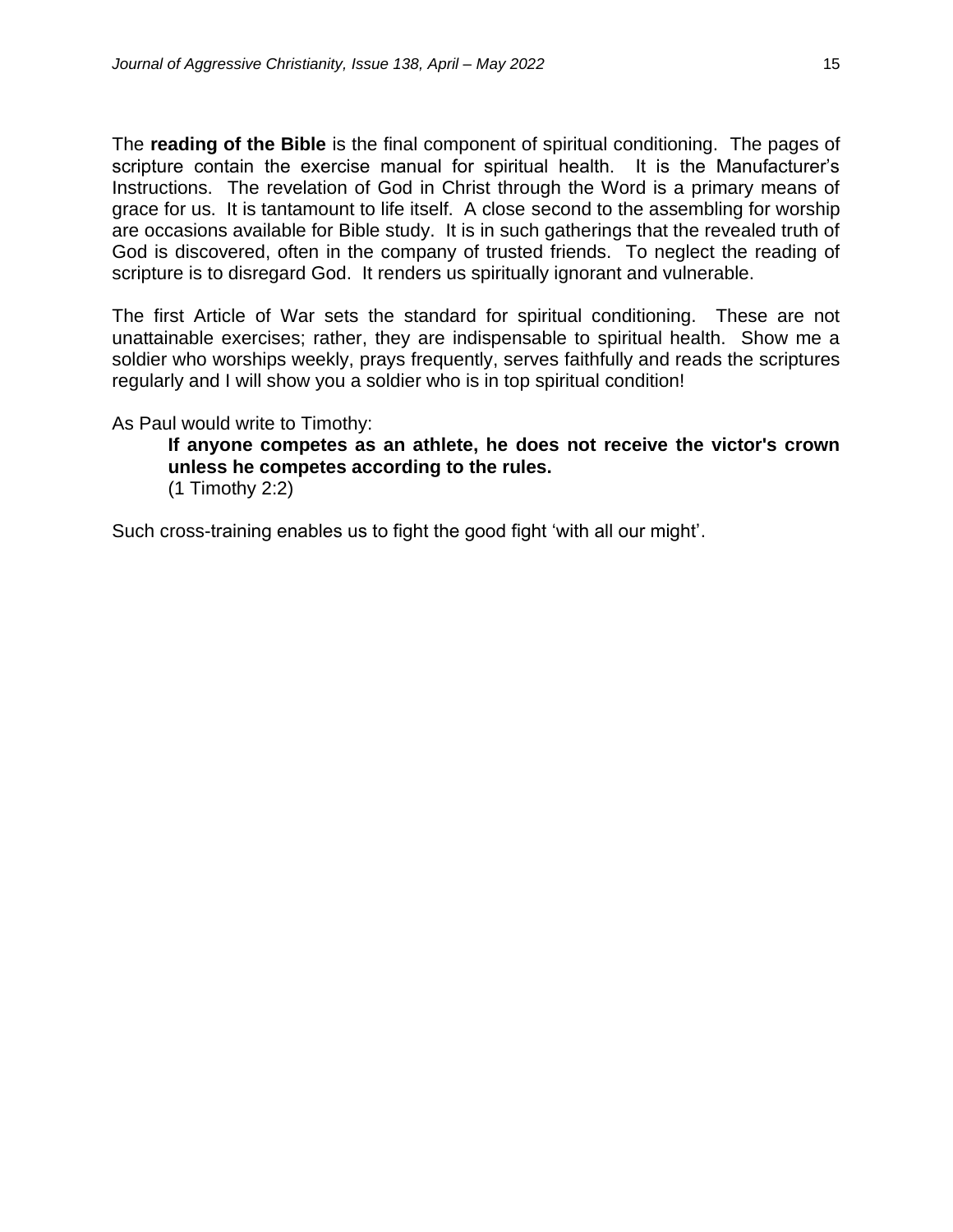# **My Credo**

#### By Colonel Richard Munn

During my very first semester in Asbury Theological Seminary our theology professor asked us to submit a paper, 'My Credo.'

I handed in the 11 doctrines of The Salvation Army.

Now, somewhat more evolved, the following are distinctives that form my belief structure.

#### **Prevenient Grace**

I love the truth of prevenient grace. It reminds me of God's passionate love and desire to reclaim us as His own. Before we are even conscious that we needed the saving grace of Christ, God woos us and orchestrates events to bring us to His own heart.

From the initial moment I stood in my college student center and saw the poster *'Spend the Summer in America Working With Children'* until the time I stood in a summer camp chapel and publicly acknowledged Christ as Lord, I can see that God was gently and persistently calling me home.

Today, I am often intrigued at how God is expressing His prevenient grace in the people I meet who do not yet know Him. Prevenient Grace can be utilized as an effective tool of communication. The fundamental certainty that God Himself is communicating with people can be confidently anticipated while sharing the gospel.

#### **Saving Grace**

At the heart of the gospel is the saving grace of Jesus Christ. It is the anthem of the army. It is the foundation on which the church stands.

I sometimes think we cannot fully fathom the nature of saving grace and, therefore, either muddy its content or add appendages to it. In my own journey I can simply testify that I needed to experience saving grace. Being raised in a moral family with an armyattending tradition was not enough. It was an awareness of the futility of my own aspirations and the sinfulness of my life that led me to the Savior. The release of this grace and the resulting peace was transformational. I experienced what I was helpless to do myself – I was cleansed from the inside out.

The impact is so transformational that it is expressed as a vocation. The joy of my life is to function as a servant of the gospel.

#### **Sanctifying Grace**

The rather startling notion that the earthy vessel of my life can be made pure and holy is revolutionary indeed! Approximately a year and one-half after I was saved, I realized the disconcerting truth that residues of sin remained in me. This was not overt or deliberate actions of sin, but the unnerving awareness that genuine principles of sin remained.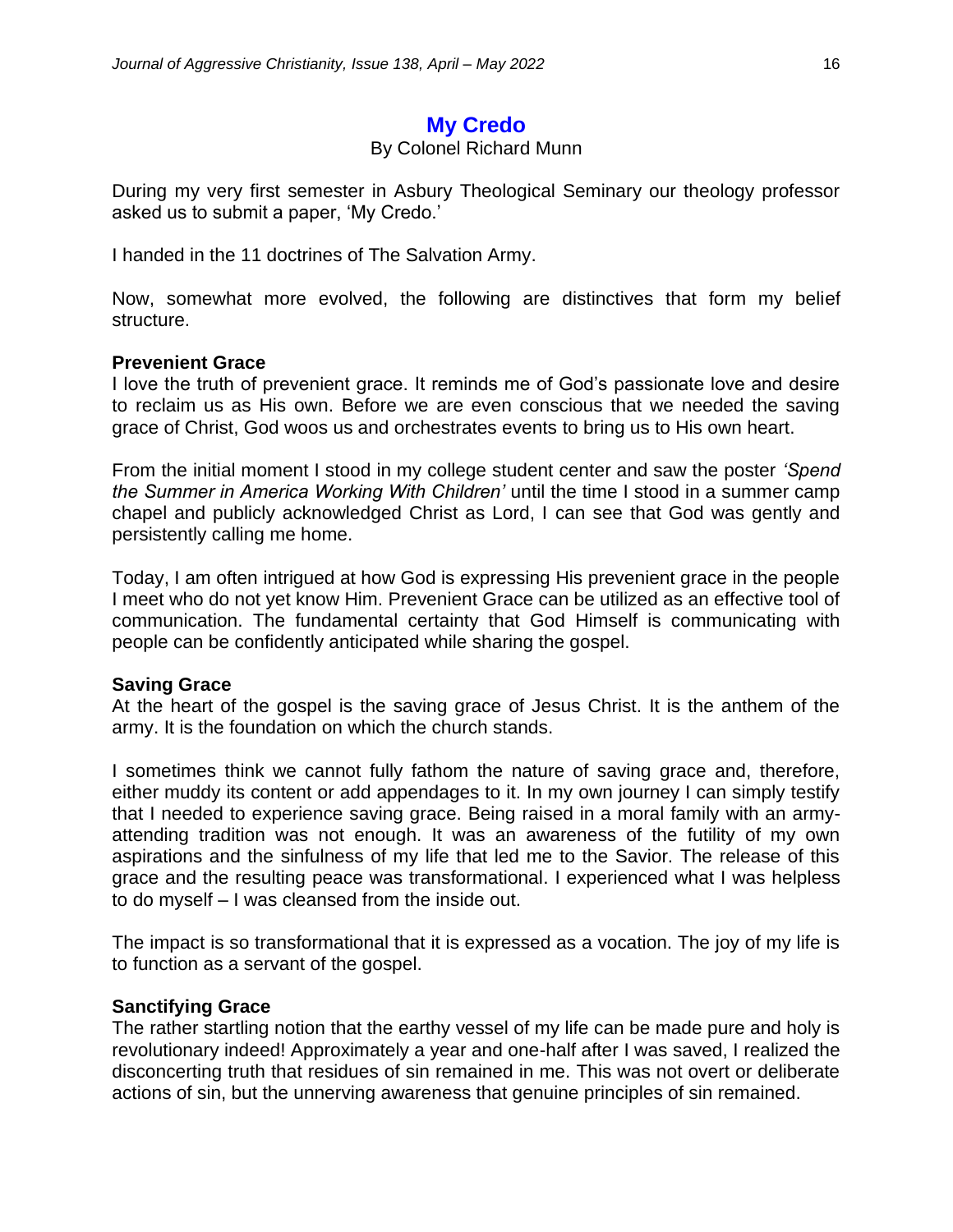I knew I was a Christian – the issue was settled – but all was not well. My first semester at seminary provided the environment for the mediation of sanctifying grace in my life. In a short span of just a few weeks, I had opportunity on several occasions to pray for the sanctifying grace of the Holy Spirit. At the time, I mistakenly yearned for ecstasy; it never came. However, in retrospect, I can see that it was during these days that God poured the fullness of His Spirit into my heart in a new way. From that time, I experienced a new confidence and certainty in ministry and mission.

Sanctifying grace is a beautiful – and necessary – expression of saving grace. The truth that 'this is the privilege for all believers' and not just for superstars or specialists is particularly liberating. Recognizing that my essential personality does not change makes it downright miraculous.

My ardent prayer is that I would embody – only possible by grace – the holiness of God.

#### **Spiritual Warfare**

I believe that to authentically function in The Salvation Army, one needs to embrace the truth of spiritual warfare. Remove this distinctive and the movement is reduced to playing soldiers.

Even a cursory reading of the Army's founding years will reveal a quite militant spiritual warfare. The recognition of powers and principalities, and the truth that often our pilgrimage is assailed with spiritual battle, is an important part of the total process. Without being paranoid, it keeps me vigilant. The notion of taking the offense against the forces of darkness, and not being content with simply hunkering down defensively, is a boldness that I enjoy. 'The gates of Hell will not prevail.'

Embracing the reality of spiritual warfare is not instinctive for me. I am not a natural fighter. However, I believe in taking the initiative against the forces of darkness. The pages of scripture are too replete with images of warfare and militancy to think otherwise. Taking the light of the gospel into the worst parts of town, confronting the worst of sinners and 'waging war not as the world does' is all part of this strategy. Binding the Strong Man in the mighty name of Jesus and setting the captives free augments the theme. Sometimes, of course, the warfare is sufficiently brutal that simply 'standing firm' is all that can be accomplished. Not withstanding, embracing spiritual warfare makes Salvation Army mission more meaningful and alive to me.

#### **Social Justice**

I believe an important component of the gospel is 'muscular piety.' This 'faith without works is dead' principle is vital. To serve as a conduit and to focus my energies towards the 'submerged tenth' with the love of God is a noble calling. It makes the gospel come alive and rescues it from hypothetical irrelevancy.

Jesus said we would always have the poor with us. In other words, the job will never be done this side of heaven. Recognizing that poverty is not measured in material goods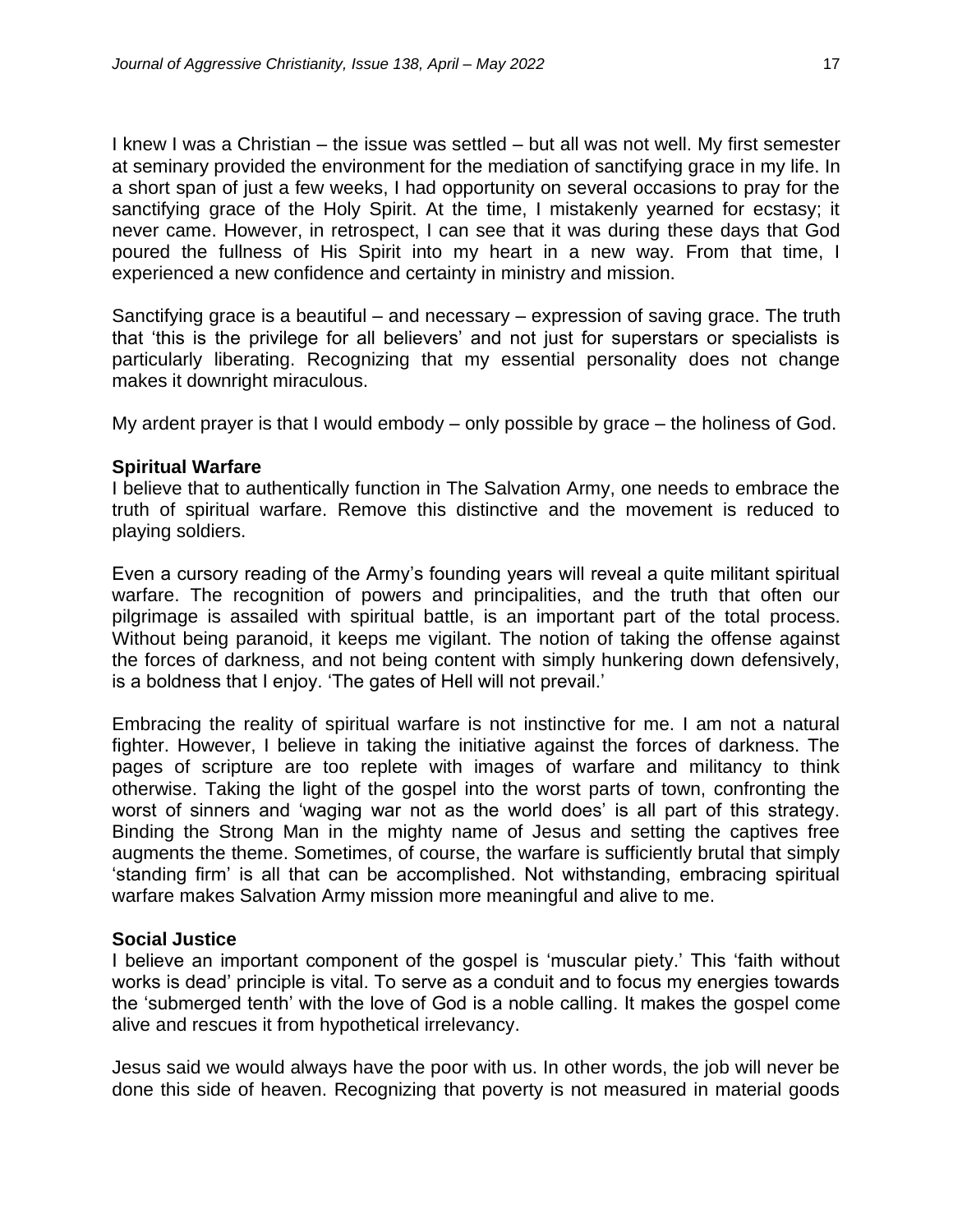alone, but in powerlessness and poverty of spirit renders the task a seeming impossibility. However, comprehending that the social justice of both the prophets and the gospel stand at the very center of all the great movements of compassion and justice through time is a great boost of confidence to me.

It seems that cultures without this presence are bereft of compassion. The force of a Francis of Assisi, William Wilberforce, William Booth, Mother Theresa or Martin Luther King is immeasurable. The two-fold mission of 'saving souls' and 'serving a suffering humanity' is one of great beauty. It is integrated. It is holistic.

#### **Women In Ministry**

One of the remaining injustices of our day is the oppression of women. There is a particular insidiousness in the subjugation of women. Its ancestry traces to the Fall itself. 'He shall rule over you.' It surely doesn't take too much mental assent to embrace the truth that Calvary should counter this curse.

Sadly, while contributing the larger percentage of attendees, women are systematically excluded from formal positions of leadership in much of the church. The rather sanctimonious and thinly supported theological rationale for this situation makes the practice even more distasteful. This is an ancient wrong that needs to be rectified.

Men need women to save them from themselves. Congregations need women to proclaim the gospel. Men and women in joint leadership reflect the original design of creation. Our committees and councils are deficiently lopsided when women are absent from them. I believe the throne of heaven will be heavily populated with longsuffering women who have patiently witnessed for Christ in environments of subjugation and exclusion.

I am thankful for the ministry of Jesus Christ who modeled liberating respect for the women of His culture.

#### **Multicultural Kingdom**

I believe the gospel is fully magnified and more completely proclaimed in multicultural settings.

Quite simply, I believe this because heaven will be a multicultural gathering. In other words, such gatherings here on earth more accurately reflect the constituency of the Kingdom of Heaven. When I have participated in multicultural events or worship there is often a noticeable power that distinguishes them from ethnically segregated or monochrome gatherings.

While people seem to like experiencing and expressing the gospel in their own cultural milieu, I believe the truest expression of the kingdom is multicultural.

The belief that every culture and ethnicity will one day be gathered at the foot of Christ in harmony and unity is a beautiful thought. I look forward to that day.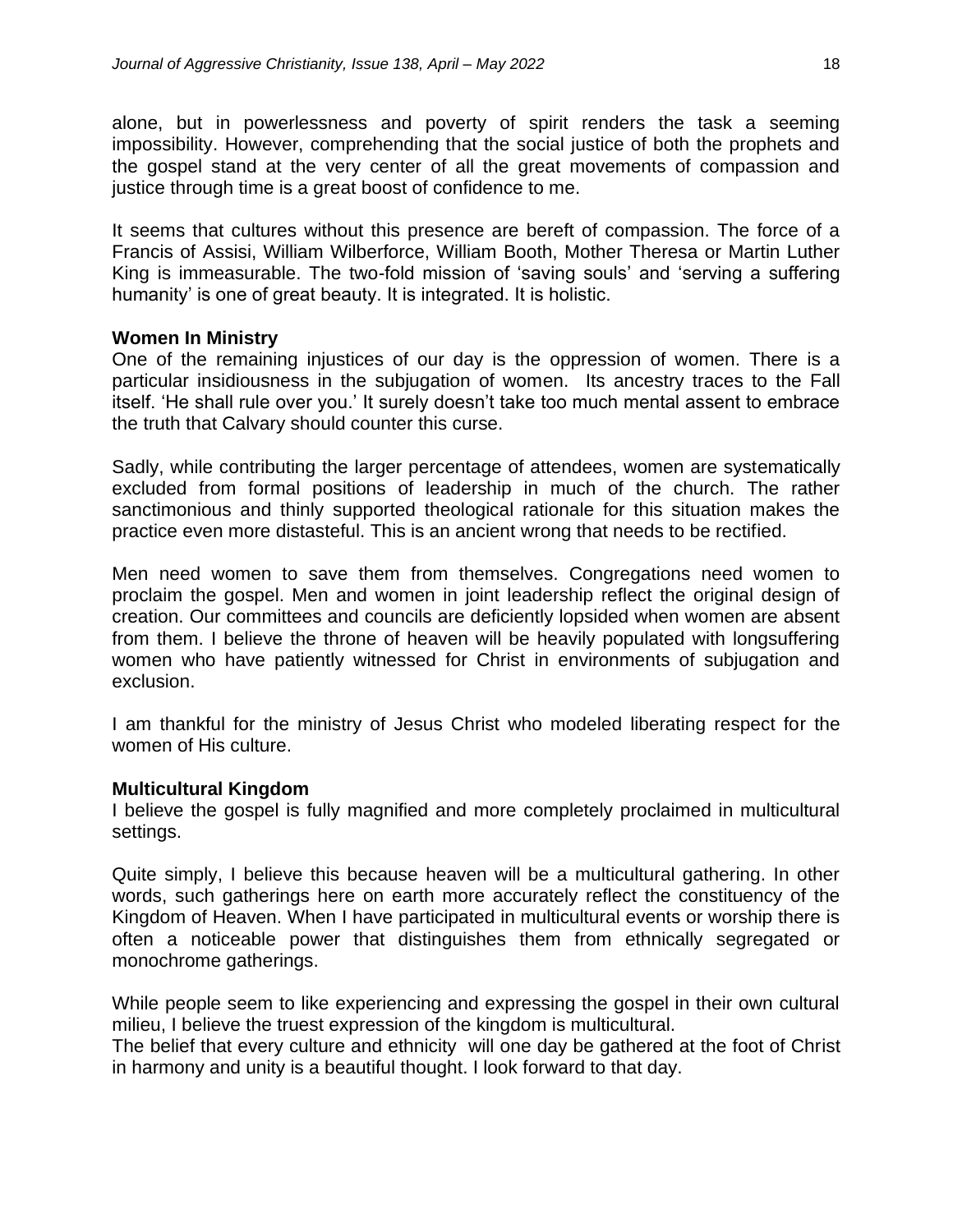#### **The Sacrament Of The Ordinary**

It was Brother Lawrence who once wrote that he felt more holy while working in the kitchens of the monastery that partaking of the Blessed Sacrament. The bold notion that God desires to sanctify the ordinary moments of our lives is important to me.

Certainly, I can attest that delivering food baskets to needy families, taking inner city kids on woodland hikes, raising money by the Red Kettle or giving an Easter present to a bedridden senior citizen prove more sacramental than many religiously formal rituals.

However, it is a daring notion to apply the principle to every moment of life. It certainly does not seem inconceivable that meals with my family, cleaning up afterwards, or walking with Janet in the park can be holy-filled moments. Sensing the presence of God – in fact, praying to that end – makes such times come alive. Sanctity is infused into the moment.

While too often the profane dominates, we can embrace the truth of Albert Osborne's words:

*My life must be Christ's broken bread, My love his outpoured wine, A cup o'erfilled, a table spread Beneath his name and sign. That other souls, refreshed and fed, May share his life through mine.*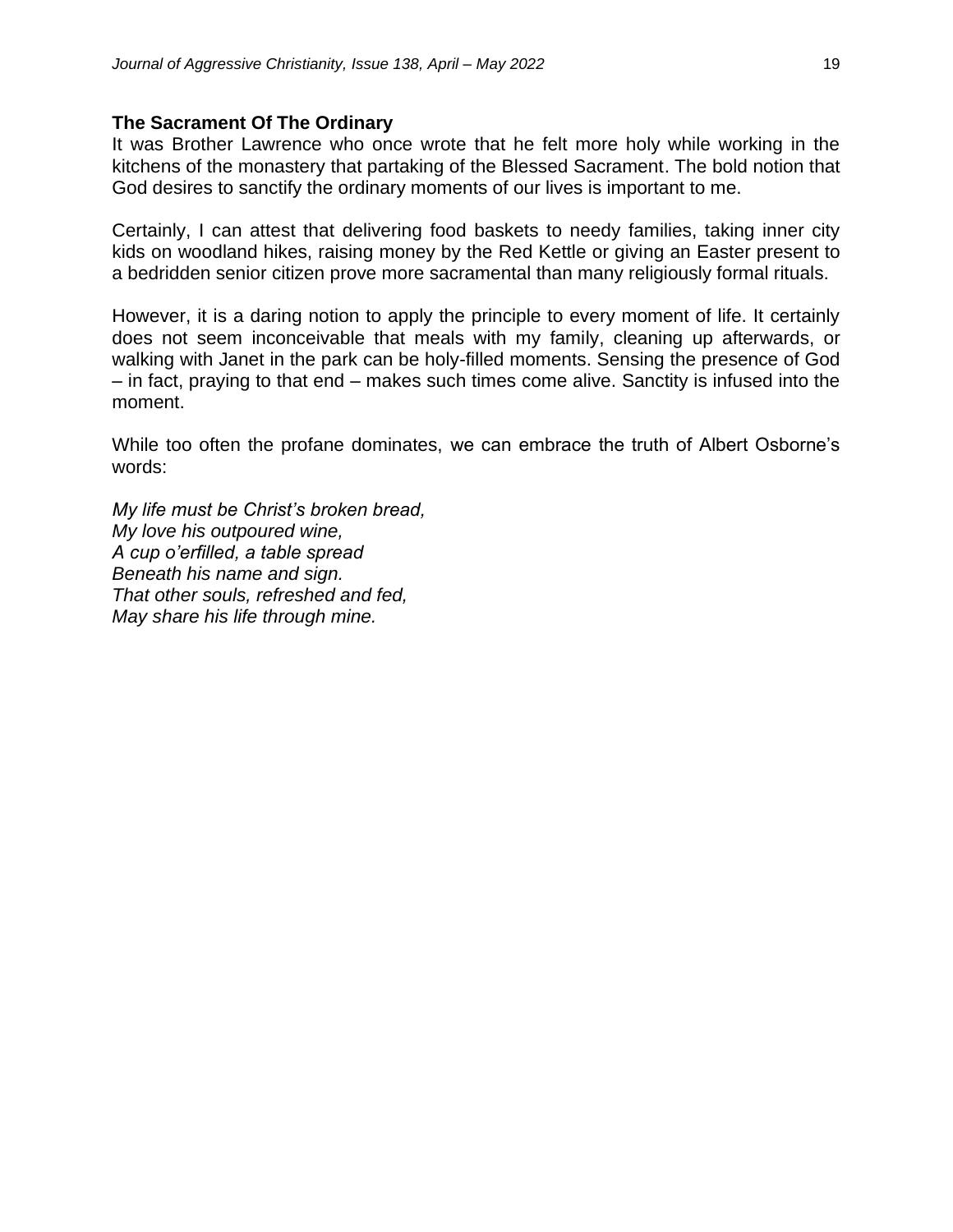# **Social Justice**

By Colonel Richard Munn

# *"Whatever you did for one of the least of these brothers and sisters of mine, you did for me.'"*

(Matt 25:40)

In the eyes of the general public around most of the world it is the social outreach of The Salvation Army that is most readily recognized and affirmed.

At the heart of this compassionate ministry is the cherished belief that in reaching out to the hungry, thirsty, lonely, naked, sick and imprisoned we are actually reaching out to Christ himself.

Salvationists see Jesus

- in the homeless dormitory
- in the rehabilitation center
- in the hospital ward
- in the refugee shelter

The international Salvation Army has innumerable social service programs reaching out to the poor and disenfranchised of the world. The list is seemingly limitless in character and scope:

- schools for the blind in Africa
- orphanages in South America
- suicide prevention in Australia
- soup kitchens in India
- ministry with prostituted women in Europe
- day care centers for children in North America.

This diversity is an expression of the one holistic gospel in which The Salvation Army so passionately believes.

The spiritual and social aspects of the Christian gospel combine to form an **integrated**  or **total** ministry. We perceive it artificial and unscriptural to separate the two.

Giving a cup of hot chocolate to a shivering fireman can be a powerful spiritual experience. Military veterans who received a donut amidst the horrors of warfare testify to the love of God experienced in that simple action.

General Frederick Coutts describes this holistic concept of social work and evangelical work: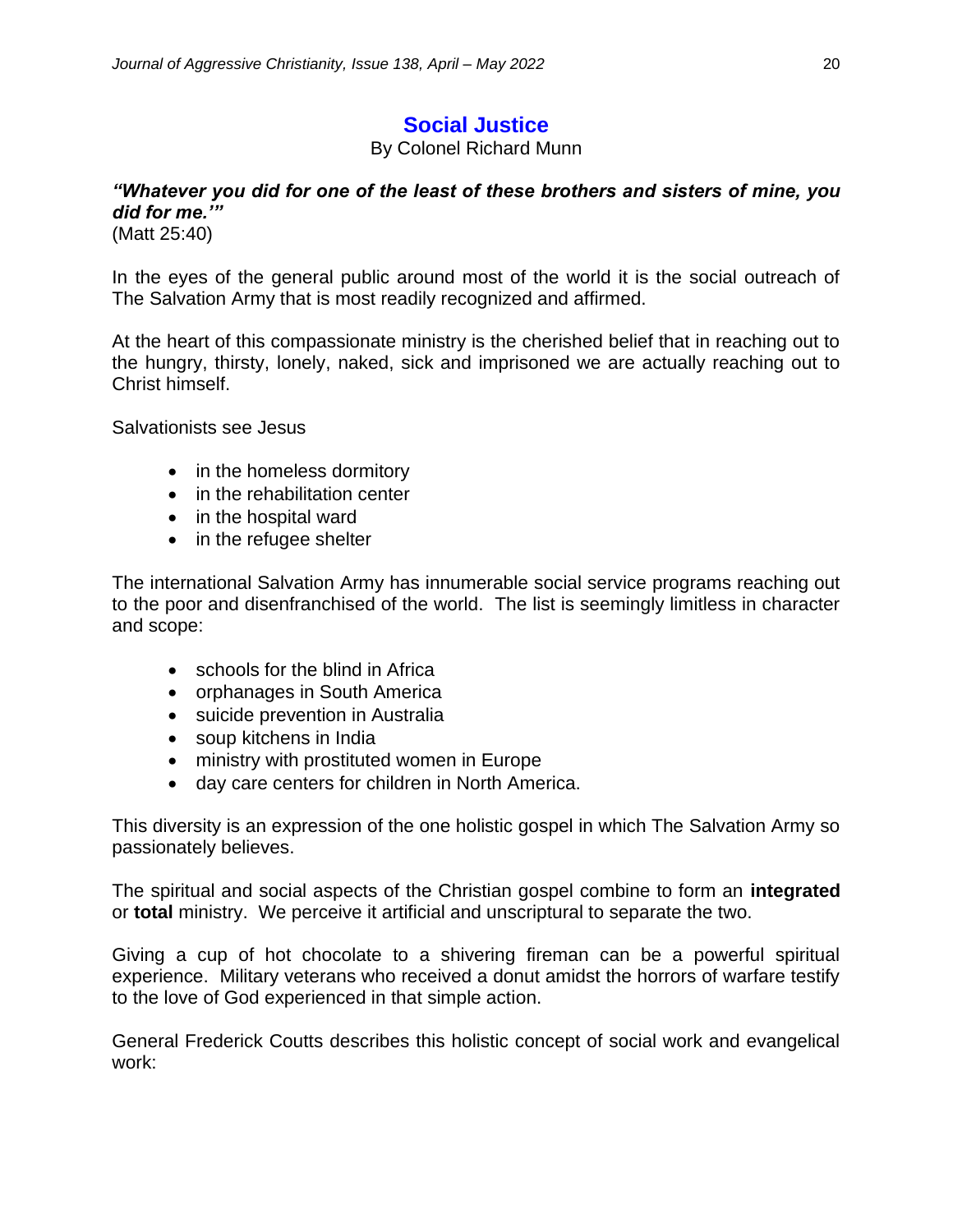'It is not that these are two distinct entities which could operate one without the other. They are but two activities of the one and the same salvation which is concerned with the total redemption of man.

- both rely upon the same grace
- both are inspired with the same motive
- both have the same end in mind.

General Frederick Coutts describes this holistic concept of social work and evangelical work as 'two activities of the one and the same salvation which is concerned with the total redemption of man. Both rely upon the same divine grace. Both are inspired with the same motive. Both have the same end in mind. And, as the Gospel has joined them together, we do not propose to put them asunder.'

The founding days of The Salvation Army saw rapid and practical responses to the poverty of Victorian England.

'Soup, soap and salvation' became the catchphrase. The consistent and effective social ministry of The Salvation Army eventually changed the tide of public opinion from hostility to admiration.

William Booth's 1890 book, 'In Darkest England And The Way Out,' is regarded as a landmark publication in the articulation of Salvation Army relief work.

It resulted in:

- homes for single mothers
- orphanages for abandoned children
- farm colonies for unemployed men
- the ministry of 'Slum Sisters,' quietly working in city ghettos tending the sick, cleaning the streets and homes and cooking meals

Upon seeing homeless men sleeping under London Bridge William Booth instructed to his son, Bramwell, 'Do something!'

Ever since, Salvationists have felt compelled to respond in practical ways. The essential social program of each Salvation Army unit today is simply to serve suffering humanity.

This social outreach is:

- not distinct to evangelism
- not a means of evangelism
- not as manipulation for evangelism later on
- but, social action with evangelism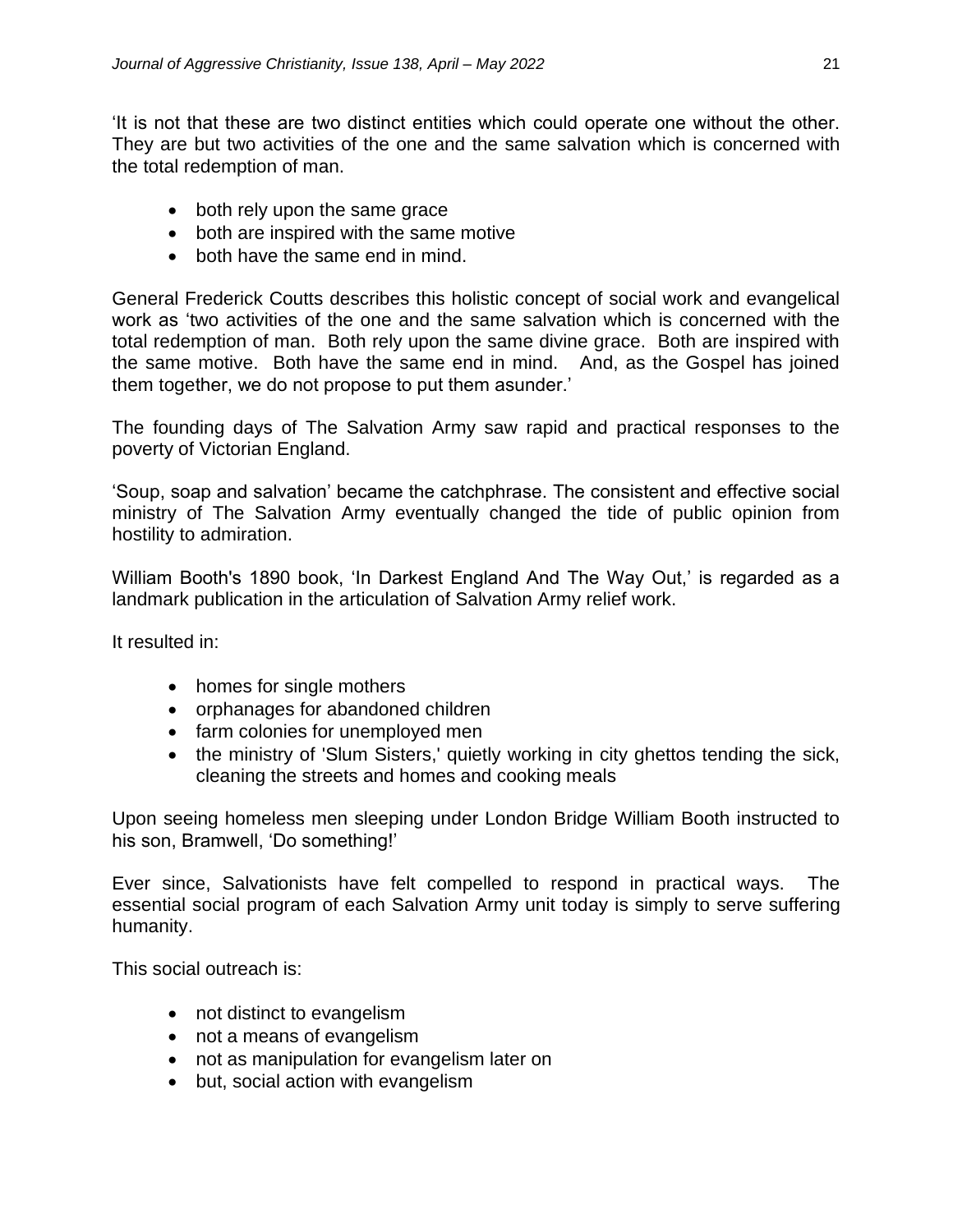General Eva Burrows once recalled an African student who commented on the parable of the Good Samaritan. 'In the story you have the robber who does bad, you have the Samaritan who does good and you have the religious people who do nothing.' Salvationists are religious people who 'do something!'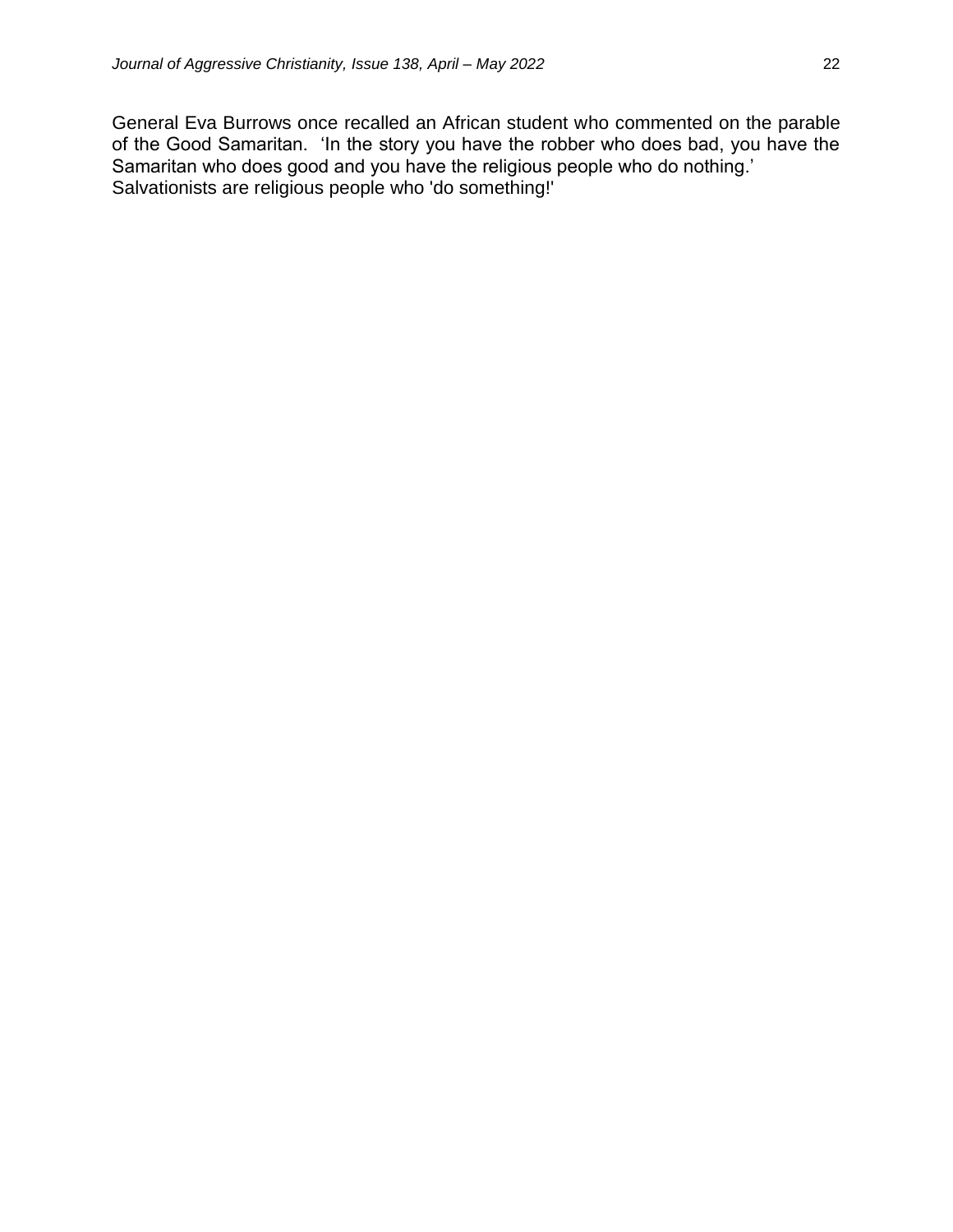# **More Communion - Please?**

By Colonel Richard Munn

#### *Jesus took bread, gave thanks and broke it, and gave it to them, saying, 'This is my body given for you; do this in remembrance of me.'* Luke 22:19

Last month we celebrated Valentines Day. Apparently, teachers are the recipients of the most cards and gifts. Husbands and wives celebrate love for each other. Young men and women take the opportunity to send a signal of interest – sometimes anonymously – to that special someone who makes their heart beat just that little more swiftly, and if all goes well a spark of romance ignites into full blown ardor.

As any discerning suitor knows a candlelight dinner setting with exquisite food, soft music and unhurried service provides an admirable opportunity for closeness and intimacy. Such is the fabric of sweet romance!

#### **A Meal Together**

Even removed from this idealized setting, the act of simply eating and drinking together provides genuine intimacy amongst people. It brings people closer together. Other social barriers are removed and relationships are strengthened. A type of bonding takes place. An invitation into someone's home to eat is a special grace of kindness and hospitality.

Add to these dynamics the notion of a last meal together, and you have a pretty powerful event. The meal becomes even more meaningful. Close relationships become more intense. Lifetime memories are indelibly imprinted both during highly stylized final High School and college graduation banquets, or in the quiet family breakfast before a son goes off to war. Even someone facing execution is given the choice of a last meal.

It is in the drama and intimacy of such a setting that Jesus chooses to teach the disciples some of his most important lessons. The result is a life changing closer communion between Jesus and the twelve.

We can picture the scene; close friends sitting around a table in a home celebrating the annual Passover, stopping in the middle of a good meal to remember God's saving act to the people of Israel in slavery – talking, laughing, giving thanks, singing and praying together.

#### **Ritual**

Over the centuries, from this one event and the words of Jesus, 'Do this in remembrance of me,' has grown one of the central rituals, if not the central ritual, of the Christian Church – The Eucharist; the sacrament of the Last Supper; Mass.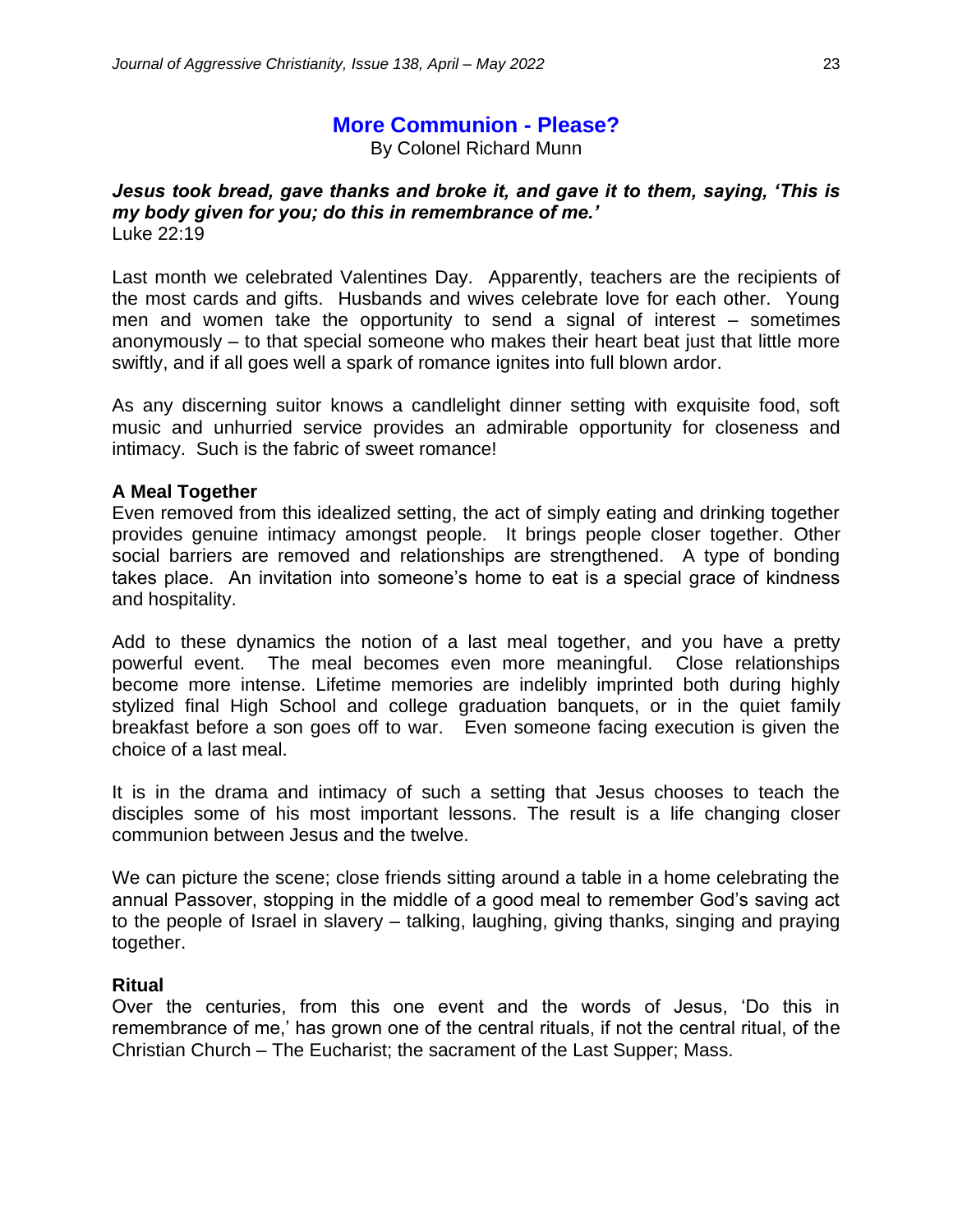It is a ritual much beloved by millions of Christians all over the world. From the wine and fresh bread used in the Pontifical High Mass in the cavernous austerity of St. Peter's Cathedral – to Welch's grape juice in a paper cup and Ritz crackers given to prisoners by the visiting chaplain.

Some churches observe communion every single time they meet for worship – taking more precedence than any other part of the worship service. Others do so the first Sunday of the month; still others only once a year.

Some churches only allow baptized members to join in communion. Some only allow ordained male clergy to administer the Blessed Sacrament. Some believe passionately that 'intinction' is the only way to perform the ritual – dipping your bread in the shared cup. Others downplay the ritual – small nubs of cracker with minute thimbles of juice taken in the company of dozens, hundreds and even thousands suffice for them.

#### **Salvation Army Distinction**

Into this cosmopolitan expression of faith enters The Salvation Army. If there is one genuine theological distinction of the movement, it is this; that her congregations around the world do not observe the sacraments as part of their regular worship.

This is a cause of genuine celebration in some; and a cause of veritable consternation in others. For some it is liberating and a point of attraction; for others, it is disconcerting and is the singular feature that prohibits them from ever becoming an enrolled soldier.

I have met fellow Salvationists who have joined our movement from other traditions who rejoice in the freedom from ritual that was so empty for them for so many years. I have talked to other individuals who have told me they would join The Salvation Army, but they cannot abide the thought of surrendering communion. For them the church is communion. Do away with communion, they say, and you do away with the church.

One thing is certain – The Salvation Army as a denominational body is in the great minority in this matter. Only the Society of Friends – the Quakers – joins us in this. Were the body of Christ represented by a pie, we could not even cut a slice to show the percentage difference.

Born and raised in The Salvation Army I was never baptized; and I never took communion. It wasn't until I was a young adult that the matter first faced me. I would look at my Seminary chapel program, scheduled three times a week, and inwardly groan when communion chapel was scheduled on a particular day. Once, as classes ended my interest was piqued when a colleague overtly enthused, 'Man, this is just what I need, some communion!' I simply could not match the eagerness.

Around that time our Salvation Army band visited an Episcopal church for Sunday worship. As communion was observed, and the elements passed around the bandsmen were all thrown into a theological tizzy – should we take part, shouldn't we? Some did. Some didn't. Far from being unifying – it mildly splintered the ensemble.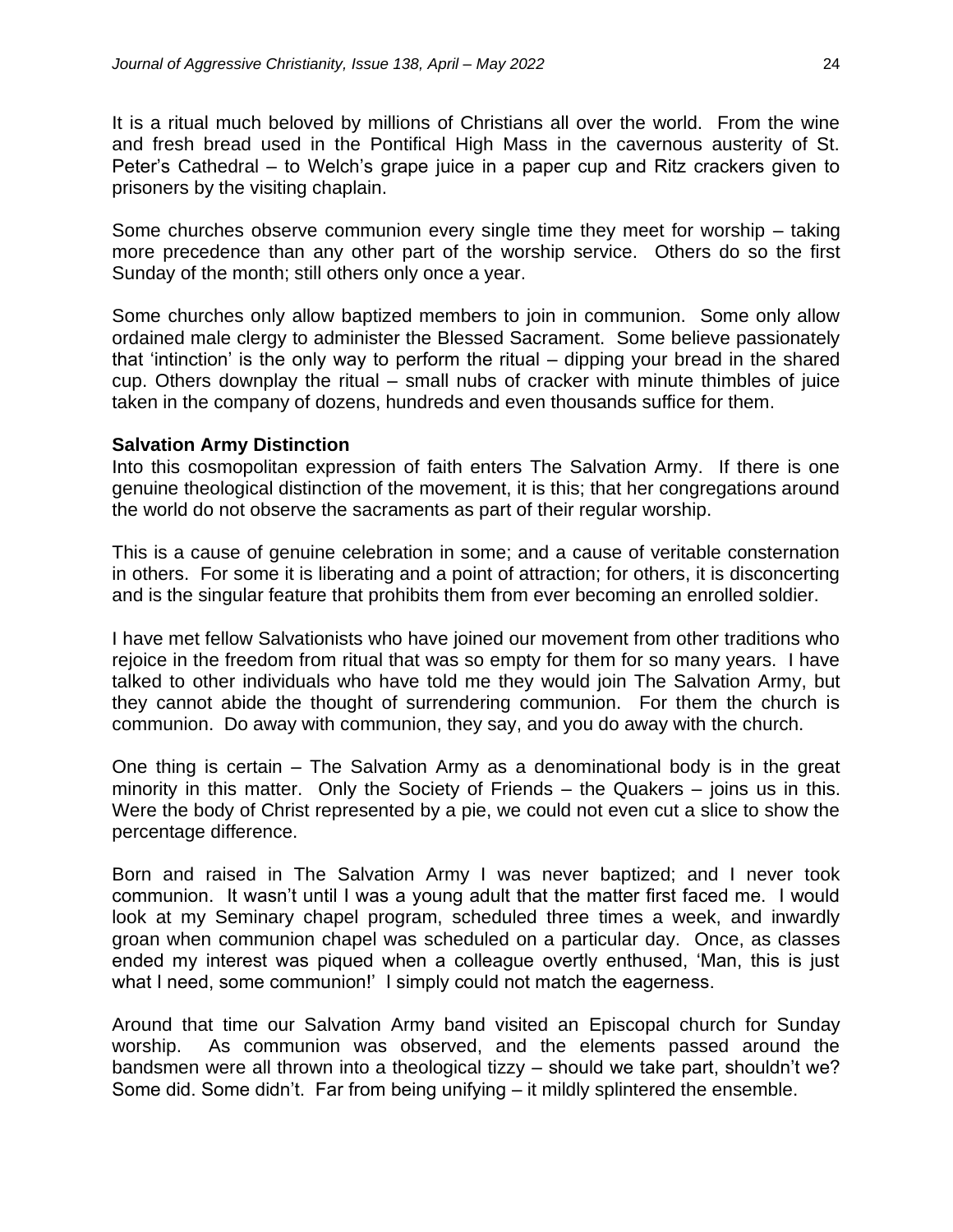So, what is going on here? What are the issues involved?

#### **The Sacraments**

'Sacrament' is one of those words that is important to Christians, and yet is never found in the Bible – like Trinity!

Sacraments represent an inward truth by outward symbols; outward signs of inward graces. They express spiritual faith – which can't be physically seen – outwardly and symbolically. The Roman Catholic tradition has 7 sacraments. The Protestant tradition has 2 – baptism and the Eucharist.

The point of mystery and intrigue is the relationship between the physical and the spiritual. For some the bread and wine simply evoke a memory – a remembrance of what the Lord Jesus Christ did at a very special time in his ministry. For others, there is much more of a connection between the bread and the wine and the actual body of Christ. The connection is real; to partake in the elements is to mysteriously partake of the body of Christ. For some the bread and the wine 'become' the body and shed blood of Christ.

So, literally in the bread and the wine, by faith, the grace of Christ is mediated to the person who partakes. This is very powerful teaching. We can see why communion is so important to some people.

#### **Ceremony**

Now, we should pause a minute here. Because we've come a very long way from the Luke text where a close group of friends in the faith, eating a meal with the master teacher they love, gather in a home, talking, giving thanks and praying together.

Does it appear from the text that Jesus is instituting a ceremony here? A ritual? It generally seems that Jesus was wary of religious officials who invested a lot of stock in outward ceremony. A ceremony can so easily become an end in itself, can't it?

The meal in the upper room is fraught with spiritual meaning, and Jesus certainly intended it to be remembered as such. We should remember the meal. It just seems a long way from 'the meal' to a 'ceremony,' from a 'home' to a 'sanctuary,' from 'communion with friends' to 'communion given by a male clergyman only.'

It is precisely this – and, I believe a more accurate interpretation of the New Testament – that The Salvation Army represents. Salvationists are not 'anti–sacramental,' just 'non–sacramental,' moving communion from the 'High Altar only' to the humble meal table; from the sanctuary and back into society. In so doing it may actually be closer to its origins. General Coutts said it well; 'We believe in the Real Presence.' What we seek is not less communion, but more.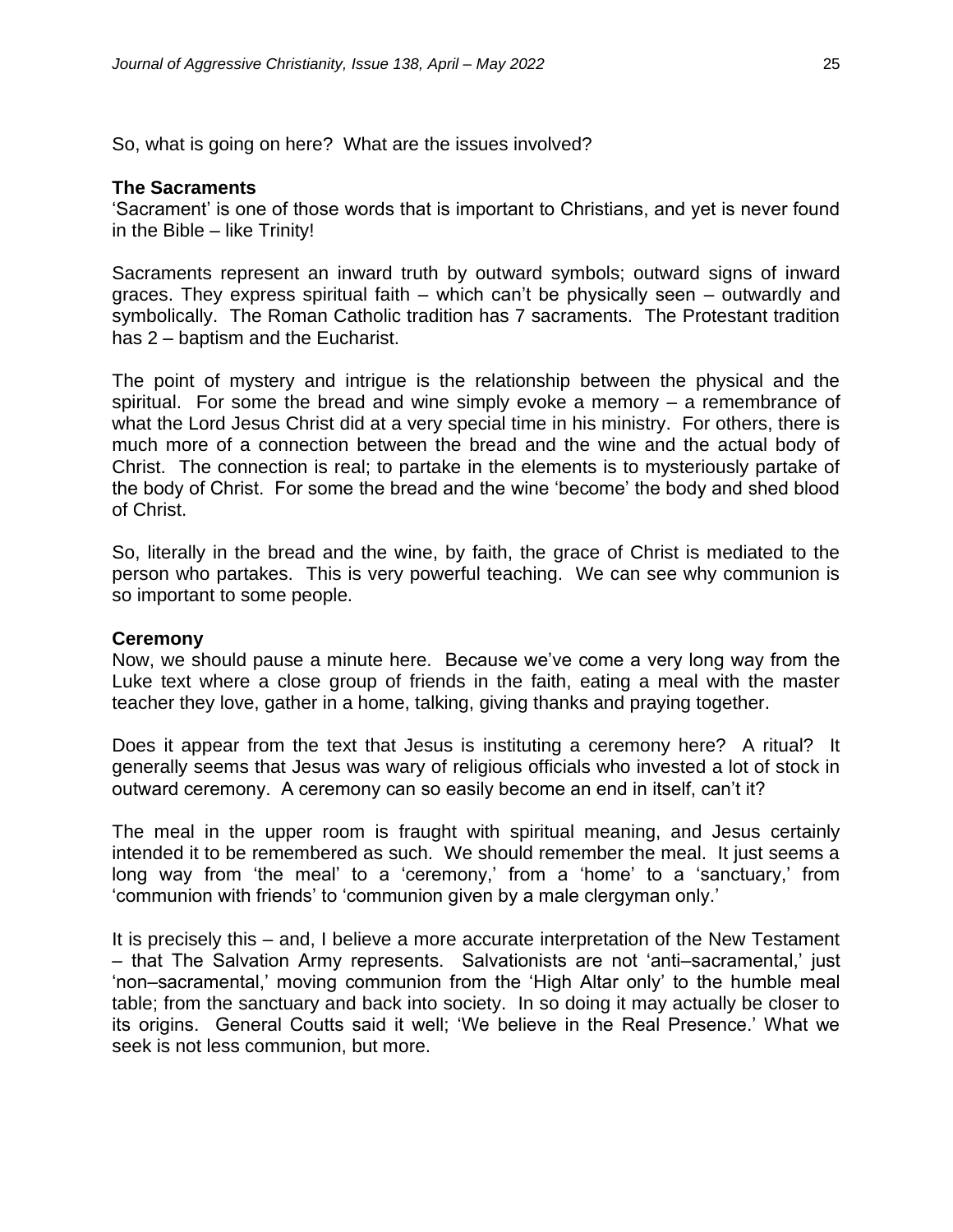Bramwell Booth, second general of The Salvation Army writes of his visitation with an elderly man he called 'Old Cornish.' He recalls that these humble meals with a simple man were communion in the deepest sense. Here with this converted drunkard, remorseful of his former drunken treatment of his wife, eating sacramental fried bacon and potatoes and drinking tea, Bramwell remembered that when they knelt to pray Old Cornish was so uplifted it seemed that he was another man. Bramwell writes, 'There came to me, in answer to those prayers … a new feeling of relationship to the souls of people, a directional impulse, impelling me to love and suffer for the sake of others. Again and again I have come down those old squeaking stairs feeling as though I walked on the wind, and have gone out to Mile End Waste to speak and pray with sinners in altogether a new and self–forgetting fashion.'

#### **Pragmatism**

If there one thing that can be said about The Salvation Army is that it is a practical group. The genius of the founders, William and Catherine Booth, was their ruthless pragmatism. Shockingly so! 'If it doesn't work with real people, forgo it!' 'If they don't know the church songs, put Christian words to the bar room songs they do know.' 'If they won't ever go through the doors of a church, meet in the dance hall that they do know.' 'If the sacraments are not necessary to salvation, dispense with them.' That essentially is the theology – shockingly practical.

Taking communion to ensure salvation is surely faulty thinking. 'By grace you have been saved through faith,' writes Paul to the Ephesians, not 'by grace and communion you have been saved.' Saving grace is mediated to us from Christ alone – not Christ and prescribed ceremony. 'Christ is sufficient.'

Approaching the matter positively is important. Habitually emphasizing 'anti' or 'non' nomenclature is unhelpful; rather, it is preferable to place emphasis on the 'immediacy of grace' and the 'sufficiency of Christ.' In so doing The Salvation Army serves as an important reminder to the rest of the Christian world. She has a genuine theological contribution to make – reminding communities of faith that ritual easily becomes an end in itself and that many Christians lead vibrant and spiritual healthy lives without regularly taking communion.

General Paul Rader says it well: 'We believe that the grace of Christ comes to us, not through the act of partaking of small pieces of bread or drinking small cups of grape juice or wine several times a year as it is given to us by certain accredited ministers of the gospel empowered to do so. We believe the saving and empowering grace of Christ is available to us here and now as we reach out in faith to him.'

'We would rather not squabble over who can take the communion and who can give it how often it can be offered and whether it should be bread or crackers, wine or juice, taken in seats or at the altar rail. Our concern is whether or not we know personal communion with the Lord: 'Jesus said, I am the Bread of Life. Who comes to me will never go hungry. Who believes in me will never be thirsty.' (John 6:35)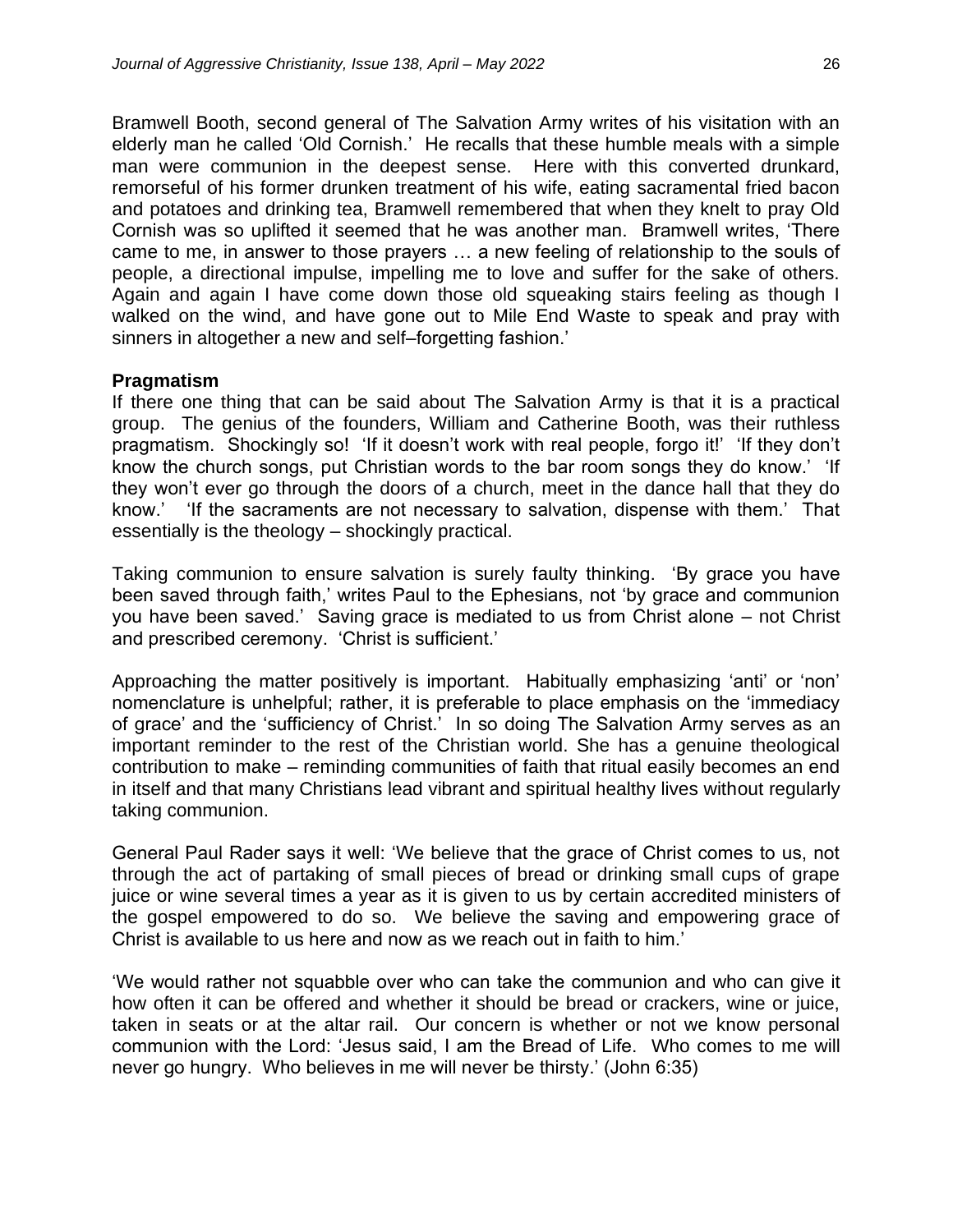The monk Brother Lawrence writes that he felt as near to Christ when he was washing the greasy dishes in the monastery kitchen as ever he did at the Blessed Sacrament. Salvationists say 'Amen!' to that. We feel communion with Christ delivering food to needy families, visiting prisoners, serving a thanksgiving meal to the indigent, or giving a simple gift to a comatose senior citizen in a nursing home. This has been called the sacrament of 'the Good Samaritan.' It is closer to the foot washing in the same upper room as recorded by John – though through the centuries noticeably absent as a ritual.

Sometimes it takes a child to provide perspective. The story is recorded of a London school boy at the turn of the 19th century given a 'farthing' breakfast at the local Salvation Army corps. Later in the day a school inspector questions him: 'Your people do not have the Lord's Supper, do they?' 'No sir,' replies the child. 'Then what do they put in its place?' asks the inspector. 'Farthing breakfasts for starving children, sir,' says the boy.

#### **Salvationist Symbolism**

It does need to be recognized that Salvationists are just as symbolic as other traditions. In fact we rather specialize in symbols! Flags, uniforms, the crest, enrollments, the mercy seat, a brass instrument and the red shield are but a few. We simply believe that grace comes from Christ alone, not through any symbol.

If you are embarrassed or confused by this Salvation Army practice, you can cheer up! 'Our position is not due to any theological carelessness or slap happy evangelism. This is a matter of utmost consequence,' said General Coutts. We have an important message.

Conversely, if you have looked down on others who 'need' the Eucharist, and you don't, repent of spiritual pride. You are not 'more spiritual' than those for whom communion is beautiful and important.

#### **Conclusion**

More 'communion,' please! Cherish the family meal as a place of grace and closeness. Use it as a time of prayer, communion and thanksgiving, not just a rote sentence prayer assigned to a child. Read scripture before or after the meal. 'Do this in remembrance of me.'

More 'communion,' please! Extend invitations to others for distinctly Christian friendship and meals in your home. Pray and read scripture together on those occasions. Share intimately in each others lives. 'Do this in remembrance of me.'

More 'communion,' please! Serve the needy, the outcast and the powerless. Clothe the naked, feed the hungry, house the homeless and visit the shut in. 'Do this in remembrance of me.'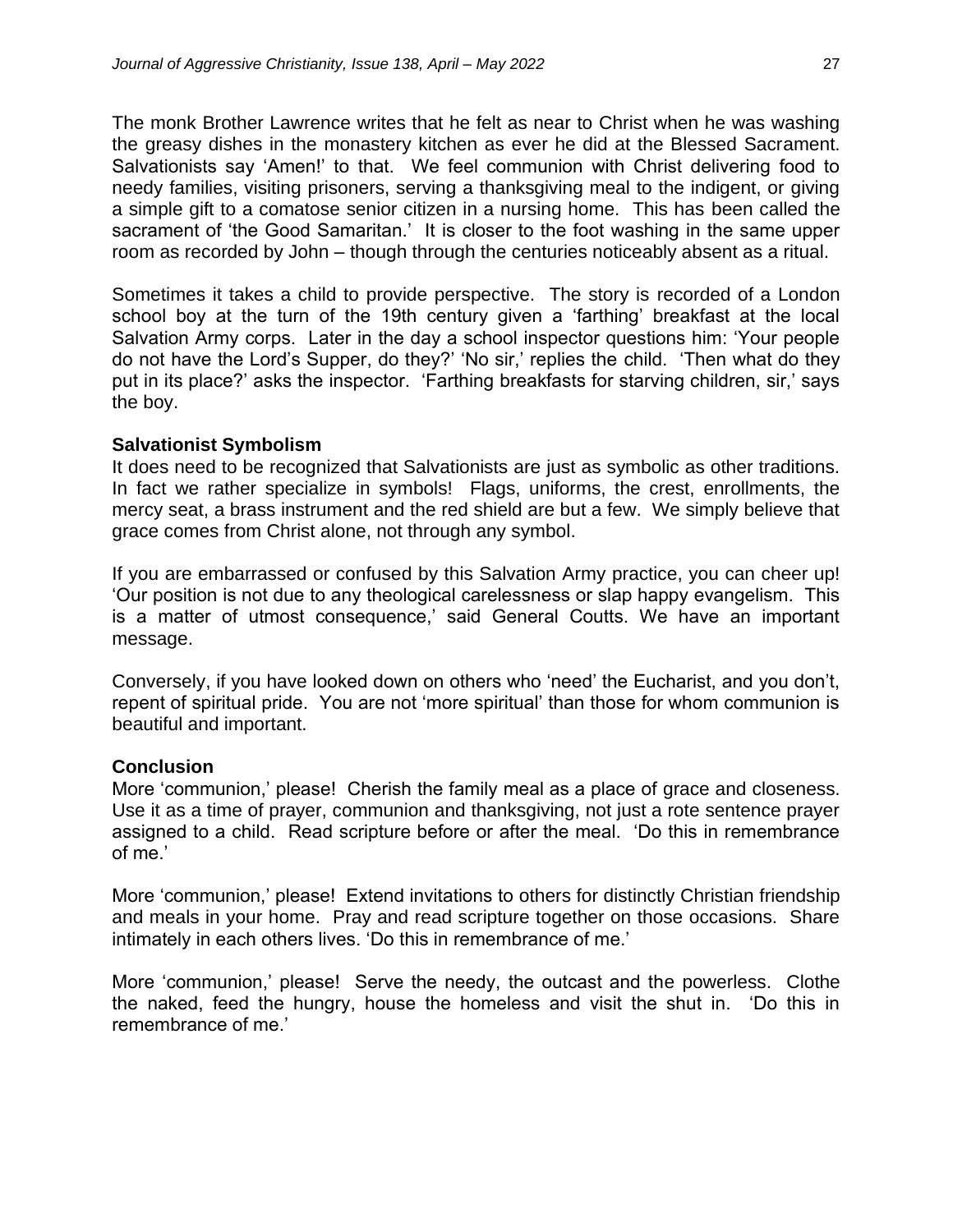More 'communion,' please! Frequent the mercy seat when the opportunity arises. This is the communion rail, so to speak. 'Do this in remembrance of me.'

Let's have some communion!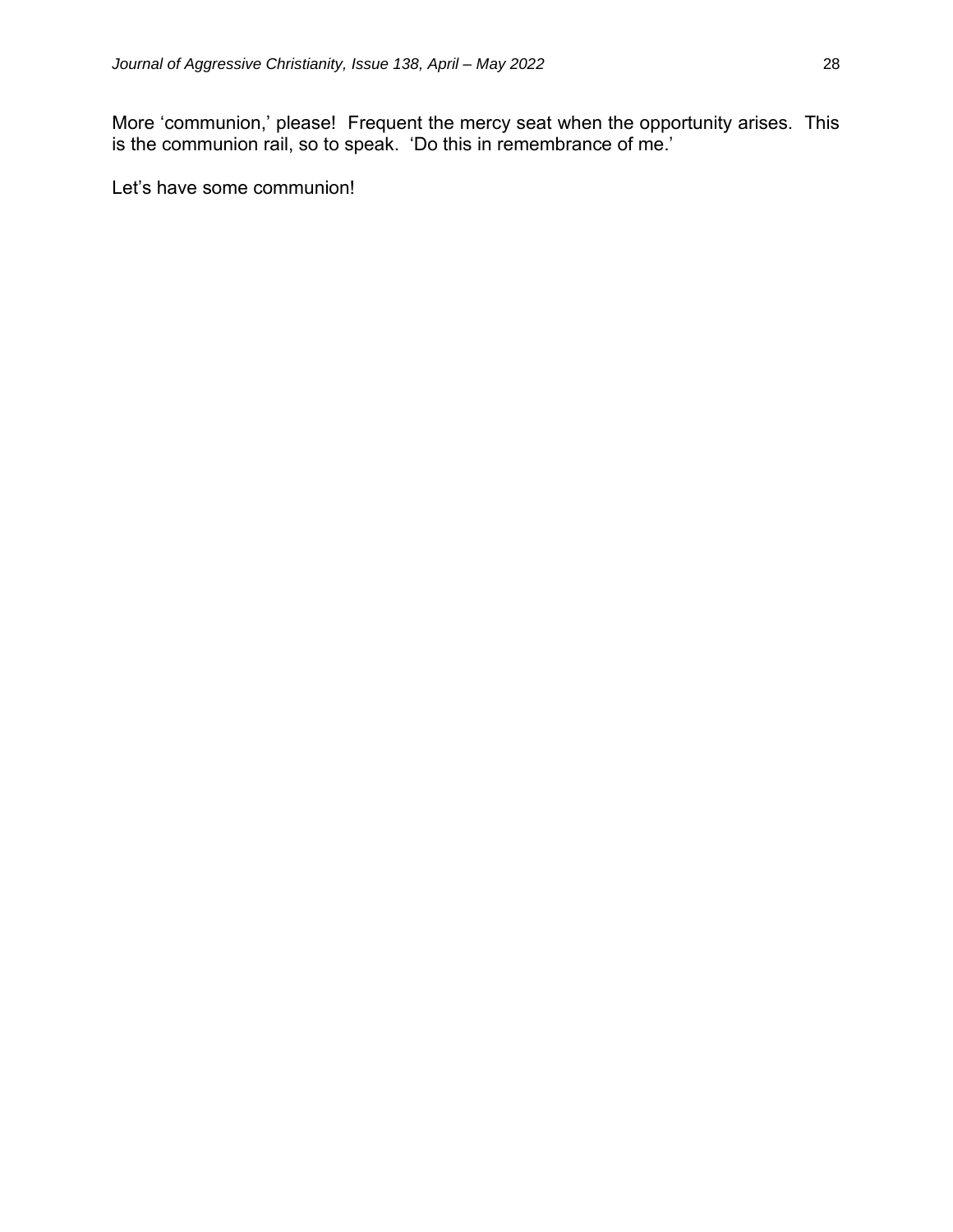# **Salvation Army Distinctives – Our Militancy**

By Colonel Richard Munn *Part 2 of an 8-part series*

*'Put on the full armor of God so that you can take your stand against the devil's schemes.'* (Ephesians 6:11)

Certainly the most visibly distinguishing feature of The Salvation Army within the Christian church is its 'quasi–military pattern' of organization. The accompanying symbolism and imagery truly reflect the second word in our name – Salvation **Army** – and include such features as uniform wearing, a rank system of soldiers, officers and a General as well as a structure of Brigades, Corps, Divisions and Territories. This identification with a military motif permeates throughout the Army with flags, a crest and a shield and unique phraseology where bible memorization is known as a 'sword drill' and tithing as 'firing a cartridge.'

This, however, is simply the form. To identify with only the form and to miss the content, the rich biblical imagery regarding spiritual warfare as a reality to be engaged, is to miss the true militant spirit of The Salvation Army. From the Old Testament depictions of God's people capturing the land of Canaan from the evil grip of Baal to the New Testament image of Christians wearing the spiritual armor of God there are numerous references to our spiritual lives as ones of raging conflict with the forces of evil. This is the driving force of Salvationism and revolutionizes the manner with which we perceive our spirituality and our role in the church.

This militant spirit – as opposed to militariness – was the overwhelming obsession of the founding soldiers of The Salvation Army. They saw this distinction with great clarity. General William Booth included the idea of 'Holy Warfare' in his address during the 1904 Congress as one of the 'seven spirits of Salvationism,' and made reference to 'aggressive Christianity' and a 'spirit of boldness' and 'adventure.'

Key to this Christian militancy is the notion of taking initiative against the forces of evil; not simply being defensive or reactive to Satan's attacks, but, taking the offensive against the Kingdom of Darkness. The image from Christ of the 'gates of hell' not overcoming the church suggests an offensive action from the Kingdom of God. Gates are defensive structures! Salvationists, therefore, sing with vigor 'Storm the forts of darkness bring them down!'

In practical terms this has meant The Salvation Army fearlessly engaging in service and ministry where spiritual warfare is toughest and where evil is most rampant. Whether it is the vice and squalor of urban ghetto, the front line of national military action or the catastrophe of natural disaster – The Salvation Army is mobilized as a Christian presence.

Historically, the name change from The Christian Mission to The Salvation Army in 1878 had dramatic results. 'An irresistible spiritual offensive swept over cities, towns and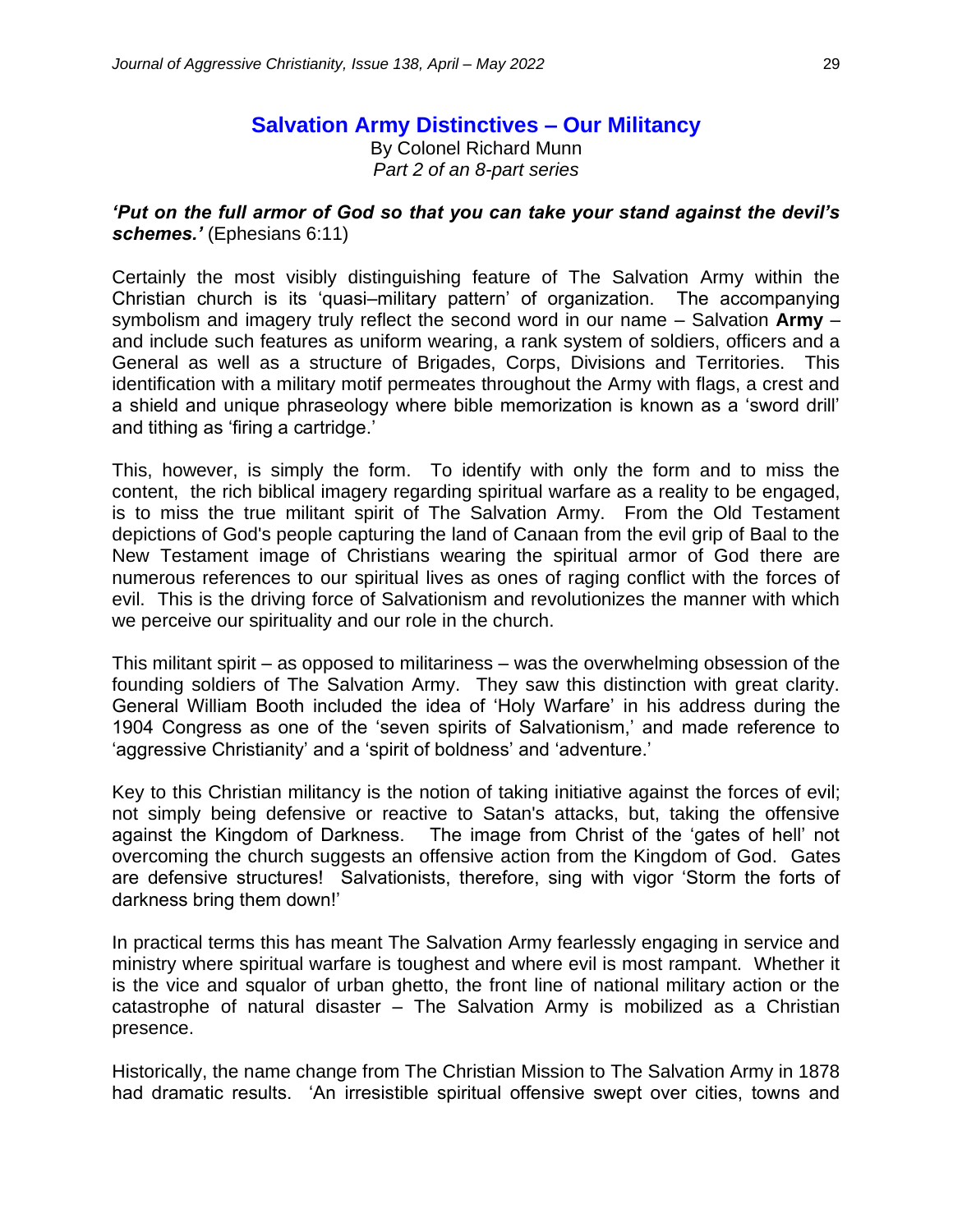villages in every direction' writes Army historian Robert Sandall. This resulted in an increase from 30 stations and 36 evangelists to over 1000 Corps and 2260 officers in an eight-year period. The change in name and structure seemed to mobilize the energy of the movement, set its destiny and define its character. This was no mere sentiment or Victorian cultural expression, rather, it reflected clear biblical theology from the founding soldiers regarding spiritual militancy. Documents reveal a mindset of spiritual warfare in prayer meeting memoirs, open air strategies and evangelistic campaigns.

The resulting character of the movement and the effect on individuals engaging in militant spirituality is what Ian Cutmore calls 'Muscular Piety.' Administratively The Salvation Army is extremely mobile and can quickly and efficiently galvanize personnel to meet pressing needs. Salvationists demonstrate great loyalty to the cause of Christ through the Army mission as well as soldier–like obedience to the claims of Christ regarding their personal contribution to 'the great salvation war.' As any military veteran will testify this will mean personal sacrifice, and yet, in the service of One who gave the ultimate sacrifice, Salvationist Christians can do nothing less.

Salvation Army soldiers are under no illusion regarding the enormity of the strife. 'No discharge in this war' wrote General Frederick Coutts. From the moment individuals become soldiers and sign their 'Articles of War' until the day they are 'promoted to glory' there is righteous warfare to be waged. As someone has written; 'Every day. Around the clock. All over the world. Tough battles. Down–in–the–dugout street fighting. Hand to hand. Heart to heart. Always with a love that knows no bounds.'

'Thanks be to God! He gives us the victory through our Lord Jesus Christ.' (I Corinthians 15:57)

Fire a Volley!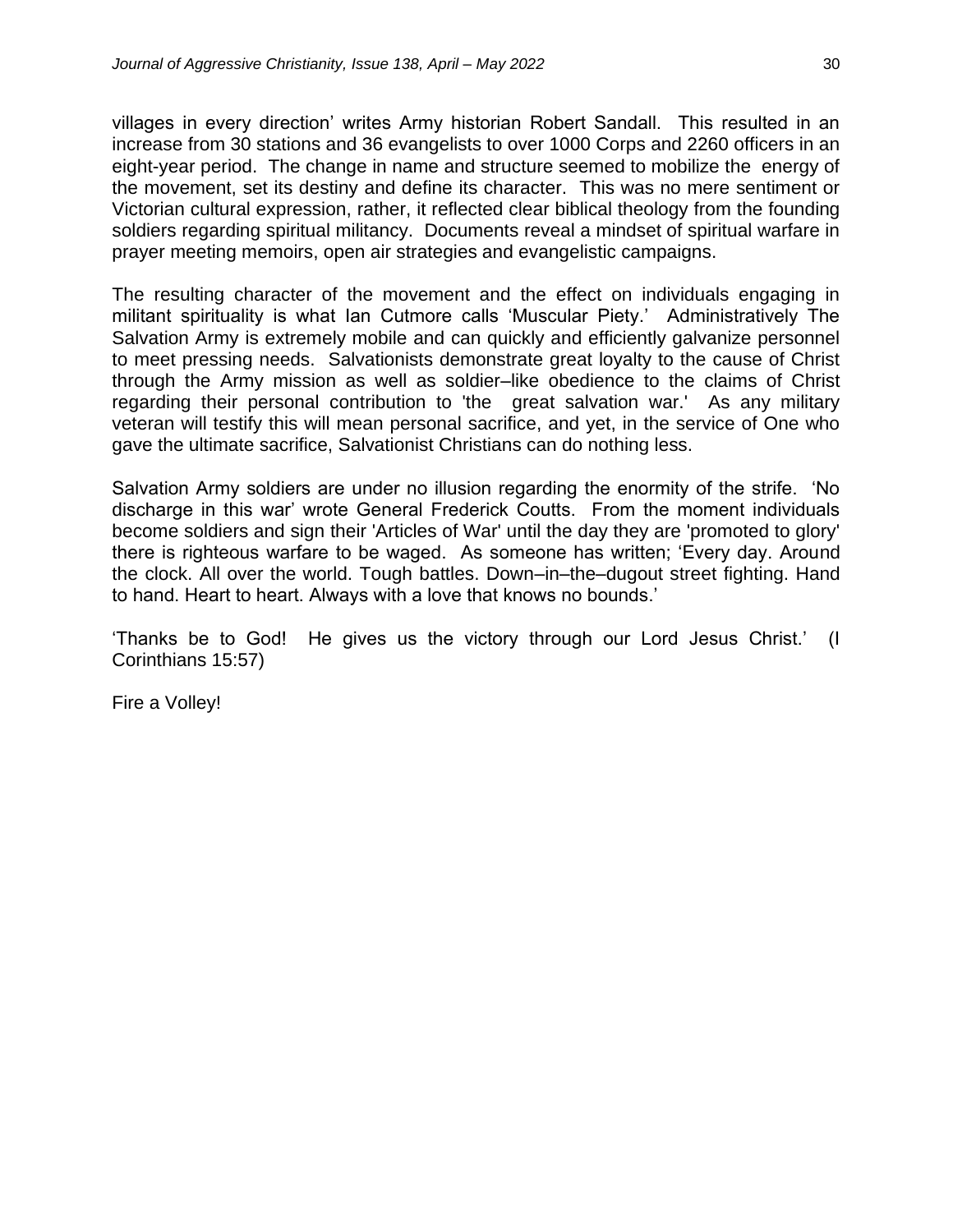# **Army Jargon - Have a Word**

By Colonel Richard Munn

Arguably, it is the phrase that birthed the army.

'Would anybody like to have a word?', said the leader of the street meeting outside the squalid Blind Beggar east end London pub, the summer of 1865. Out stepped the lanky Reverend William Booth, riveted the onlookers, and the rest is history.

The invitation remains a cherished part of army meetings around the world – the offer for anybody to 'have a word.' Mysteriously, Catherine Booth used the same phrase before her first sermon, asking William if she might 'have a word.'

It is pure Reformation, of course – divine insight, exhortation and authority are not the sole prerogative of the ordained clergy. God forbid. Indeed, the testimony period is often the most memorable part of a meeting. The 1970 Asbury College revival began with student testimonies.

The Psalmist memorably exhorts, the prequel to many a testimony meeting: 'Let the redeemed of the Lord say so.' Paul needles timid Timothy: 'Do not be ashamed to testify about our Lord.'

Ever strategic, Booth realised rough and ready testimonies in the accents, language and colloquialisms of the street could be a powerful tool of communication. Ever earnest, Brengle sees quick public testimony to sanctification as key to sealing the experience.

Even now, many a quaking 14-year-old newly enrolled Salvation Army soldier is asked to share a public testimony.

Ah! Stuff that makes an army.

Would you like to have a word?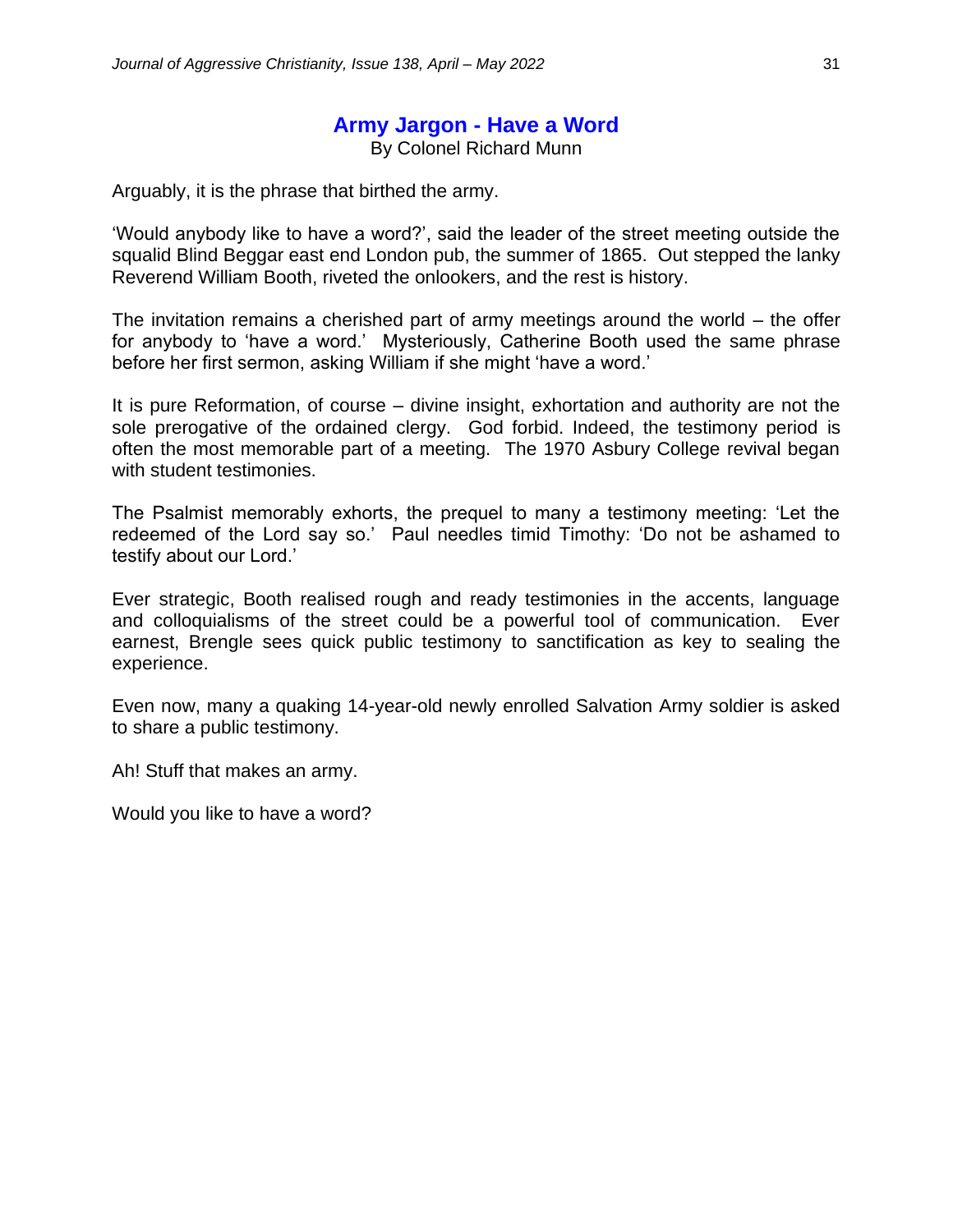# **Taking A Stand**

#### By Colonel Richard Munn *From The Officer – 'Sexism – A Personal Reflection'*

I have been committed to egalitarian values and principles since before my commissioning, over 30 years ago. My family-of-origin, national culture, understanding of Scripture and The Salvation Army all combined to fashion this. And yet, even with this conviction, I would be naive to think that a sexist disposition is eradicated or does not periodically surface.

So, where do I fall short of my best and highest aspirations to embody and live out an authentically egalitarian, mutually honoring and serving interrelationship with women?

Here is my inventory:

#### **Mansplaining**

Described as 'the practice of a man explaining something to a woman in a way that shows he thinks he knows and understands more than she does,' by all accounts the behavior is ubiquitous.

Verdict: Guilty, despite my best intentions. Maybe especially as an under-developed young man overly ambitious to establish credibility and assert a pecking order. Handin-hand with this would be conversational interruptions with a woman, inattentive listening and only partial credence to problem solving or creative initiatives.

#### **Gaslighting**

Here, in order to gain more power, a person makes another constantly question their sanity. The unique phrase comes from the 1944 move, Gaslight, where a man manipulates his wife to the point where she thinks she is losing her mind. Everyday examples include, 'You are imagining things,' 'Stop overreacting,' 'I do not know what you are taking about.'

Verdict: Guilty, despite my inner revulsion at the thought. Most occurrent when the emotional truth of a conversation comes too close to home, my defense mechanism might be to respond, 'I'm only kidding.'

#### **Toxic Masculinity**

This is an evolving phrase used to describe the glorification and expectation of exaggerated masculine traits. Thus, 'manliness' is based on physical strength, emotional detachment, self-reliance, dominance and sexual prowess. Accordingly, a man who does not display such qualities is not 'a real man.'

Verdict: Guilty, despite rejecting the traits above. Here's the rub, cultural values for masculinity, even though caricatured, still exert their influence. They must be consciously countered.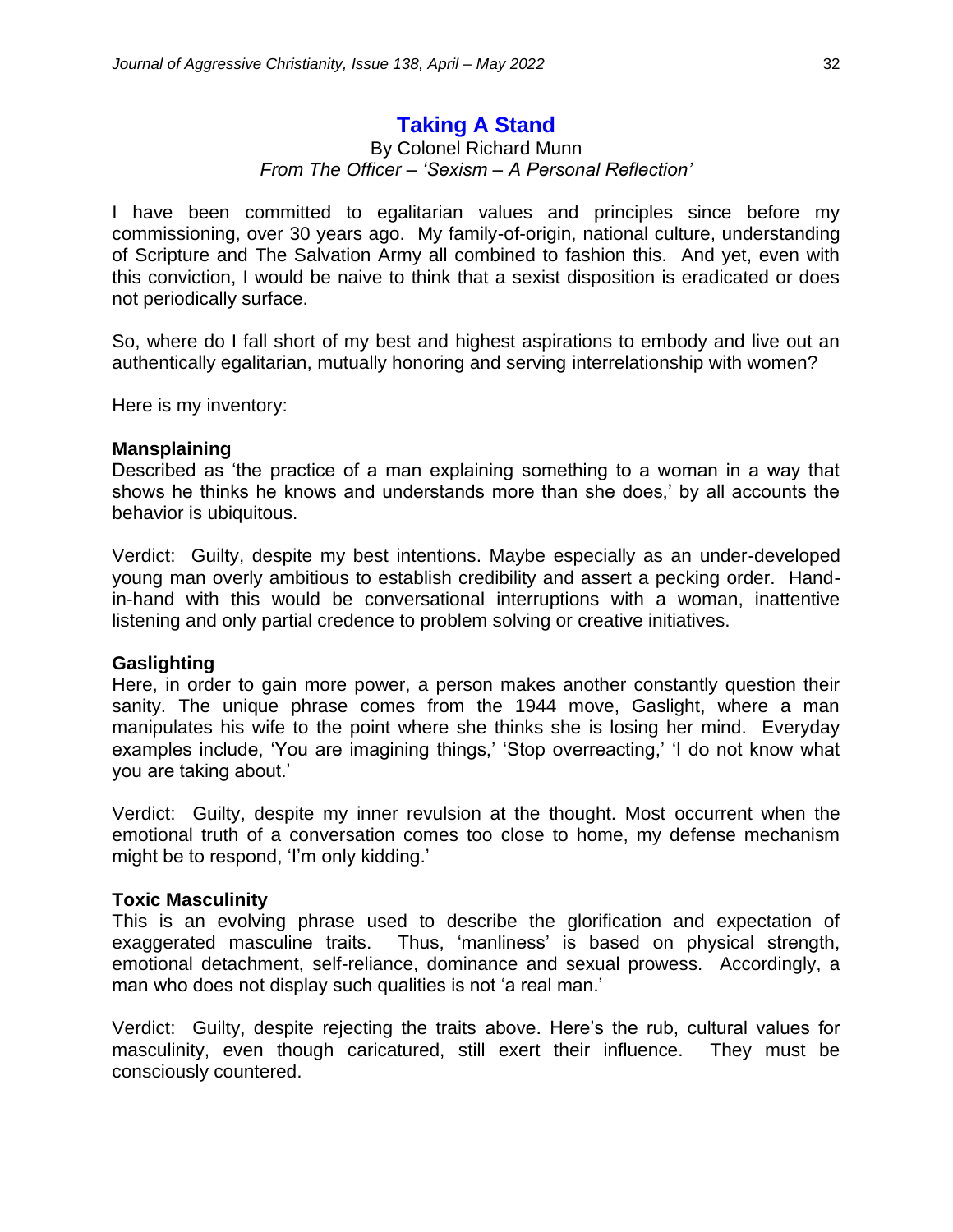#### **Conclusion**

As with so much else, the model is Jesus, who consistently relates to women with grace and dignity. He embodies 'meekness,' strength under control, (2 Corinthians 10:1) and the Fruit of the Spirit, 'love, joy, peace, patience, kindness, goodness, faithfulness, gentleness and self-control.' (Galatians 5:22). We might say, 'truly and properly man.'

So, brothers, how is your sexism inventory?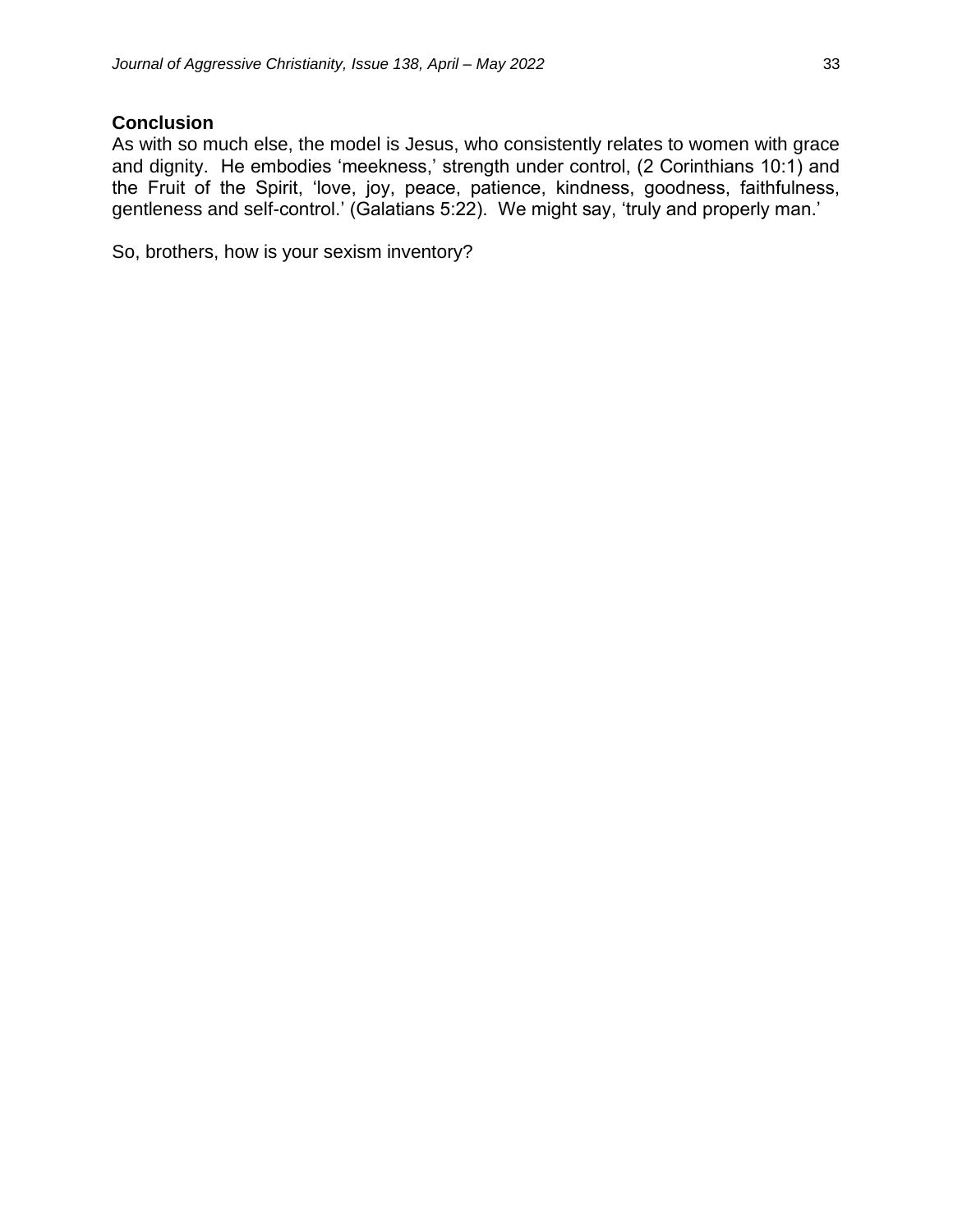## **Walking**

#### By Colonel Richard Munn *From SA Connects – USA Eastern Territory*

Back in a dim and distant past I was a Phys. Ed. major – seems downright extraordinary now, but at the time for a strange season it fit. In a fluke I was accepted into a top-notch Phys. Ed college, and so got used to high octane calisthenics, cross training and allround physicality.

It was not meant to be, clearly. I moved into more cerebral, mystical and aesthetic pursuits. But, I was imprinted – inside this scrawny frame was a toned athlete, raring to race around the track, spike a game winner or stick a perfect landing.

I maintained a modicum of fitness though the rigors of parenting, seminary, training and Officership, but the glory was fading, and intermittent, at best.

And then, two worlds fused – physical exercise and spiritual formation. It began, where many good things begin, in a small group where we worked though the popular 'Experiencing God' book by Henry Blackaby. One assignment was to rise early, and walk, praying, talking and listening with God. I dutifully followed through, choosing the quite beautiful Casco Bay cliff side in Portland, Maine.

My goodness, I can only describe a quite transcendent experience. The old gospel song writer got it right on, 'He walked with me and he talked with me.' For me, Casco Bay, the crumbling Munjoy Hill district will always be holy ground. I was nearly neo-Brengle on Boston Common, loving 'the sparrows, the dogs, the horses, the little urchins on the streets and the strangers who hurried past me.'

What happens when you experiencing something like that? You go back again, and again, and again. And, it fairly stayed the same. I walked and talked with God. And today? I walk and talk with God. I've done so in Sydenham, Sydney and Suffern, and many, many places in-between.

Some additional fuel was added to this latent Phys Ed fire when I read a Time magazine article outlining the long-term benefits of walking as ultimately more physically helpful than running. And then I read that for centuries people walked in pairs, and talked through their problems and concerns, that in the physicality of walking the release of endorphins and other such intriguingly named chemical secretions actually help humans process knotted up complexities.

Come to think of it, I always enjoy a Good Friday pilgrimage, walking through town with an old rugged cross, infinitely more than 3 hours at the cross seated in a pew.

So, sanctified ramblers, walk on. And as with the startled disciples of old en route to Emmaus, may 'Jesus himself draw near.'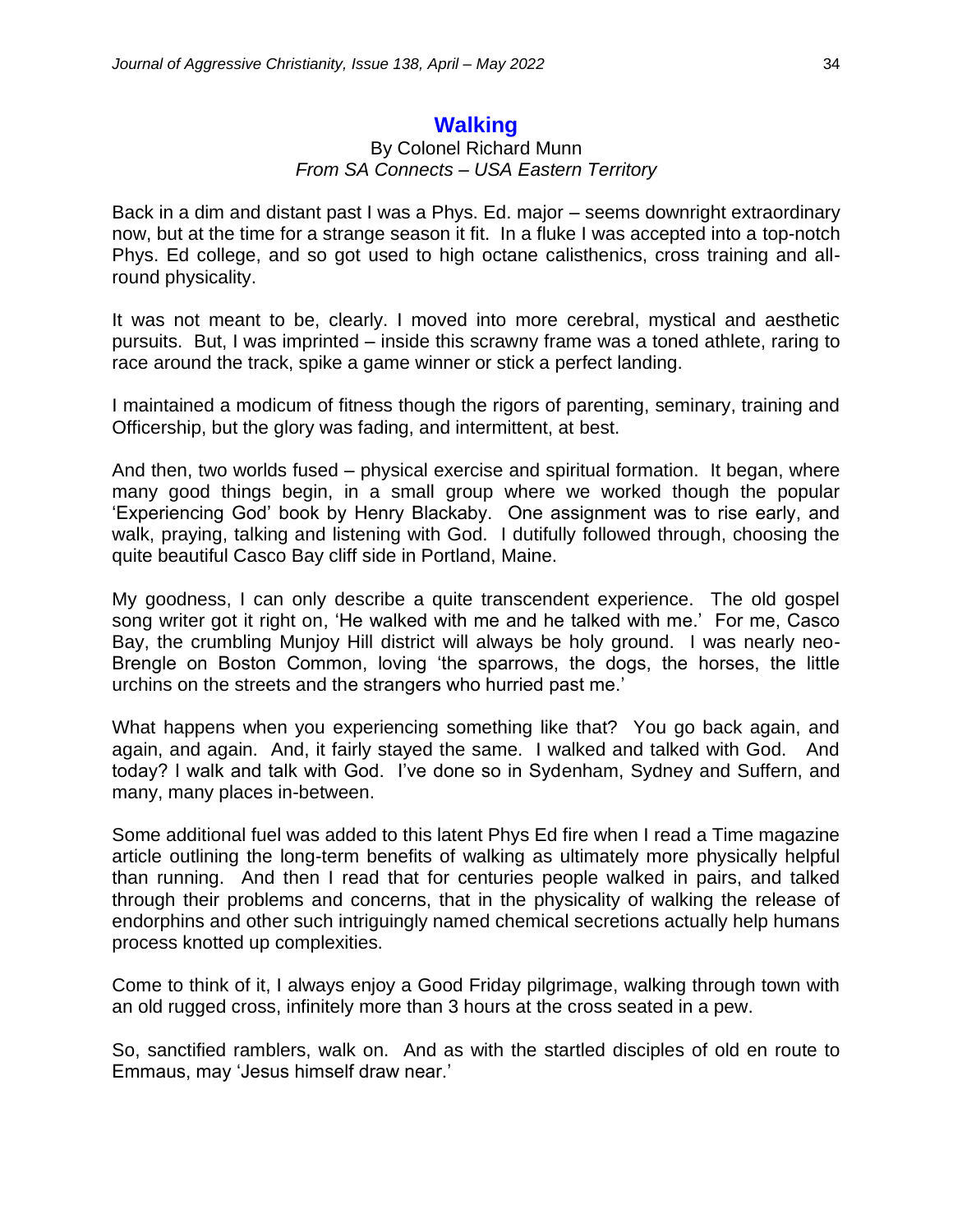# **Come Join our Army**

By Colonel Richard Munn

*'Teacher,' said John, 'we saw a man driving out demons in your name and we told him to stop, because he was not one of us.' 'Do not stop him,' Jesus said. 'No one who does a miracle in my name can in the next moment say anything bad about me, for whoever is not against us is for us. I tell you the truth, anyone who gives you a cup of water in my name because you belong to Christ will certainly not lose his reward.'* 

Mark 9:38 – 41

Anyone familiar with Salvation Army history will know that following the evangelistic efforts of William Booth in the east end of London, new converts – rough and ready former alcoholics, prostitutes and down and outer's – were directed to the established churches of the day. They felt so uncomfortable that they promptly returned en masse to Booth and company in order to continue under the ministry that had so impacted them, and where they felt at home.

In those days of explosive growth and apostolic power, the order of the day was unconventionalism and unorthodoxy. As a matter of principal and as a strategy of evangelism even, the more outrageous the better. The mission was to wake up a sleeping church, attract the attention of the public by any means possible and then press home with vigor the claims of the gospel. And it worked!

Open Air evangelism, banging a drum and blowing a trumpet, clapping hands and playing a tambourine, waving a flag, meeting in dance halls and circus tents, encouraging public testimony from the audience and singing sacred words to secular tunes all combined to generate much attention and startle the church.

The effect was also to form a cast of larger-than-life characters who found a new and unlimited outlet for their considerable theatrical and communication skills, and a divine cause for their prodigious energies. Former convicts, town drunks, circus performers and music hall entertainers all now utilized those experiences and skills to proclaim new life in Christ.

There was no doubt about it, The Salvation Army was the best show in town and God used it in a powerful way to extend his kingdom.

Now, it will come as no surprise that such an uncommon ministry drew the withering criticism of many. While new converts were singing 'Come join our Army, to battle we go, Jesus will help us to conquer the foe,' others were rebuking this unorthodox church.

For many years The Salvation Army was ridiculed by the conventional church. It was not accepted. It was lampooned and rebuked. It was only much later that acceptance came.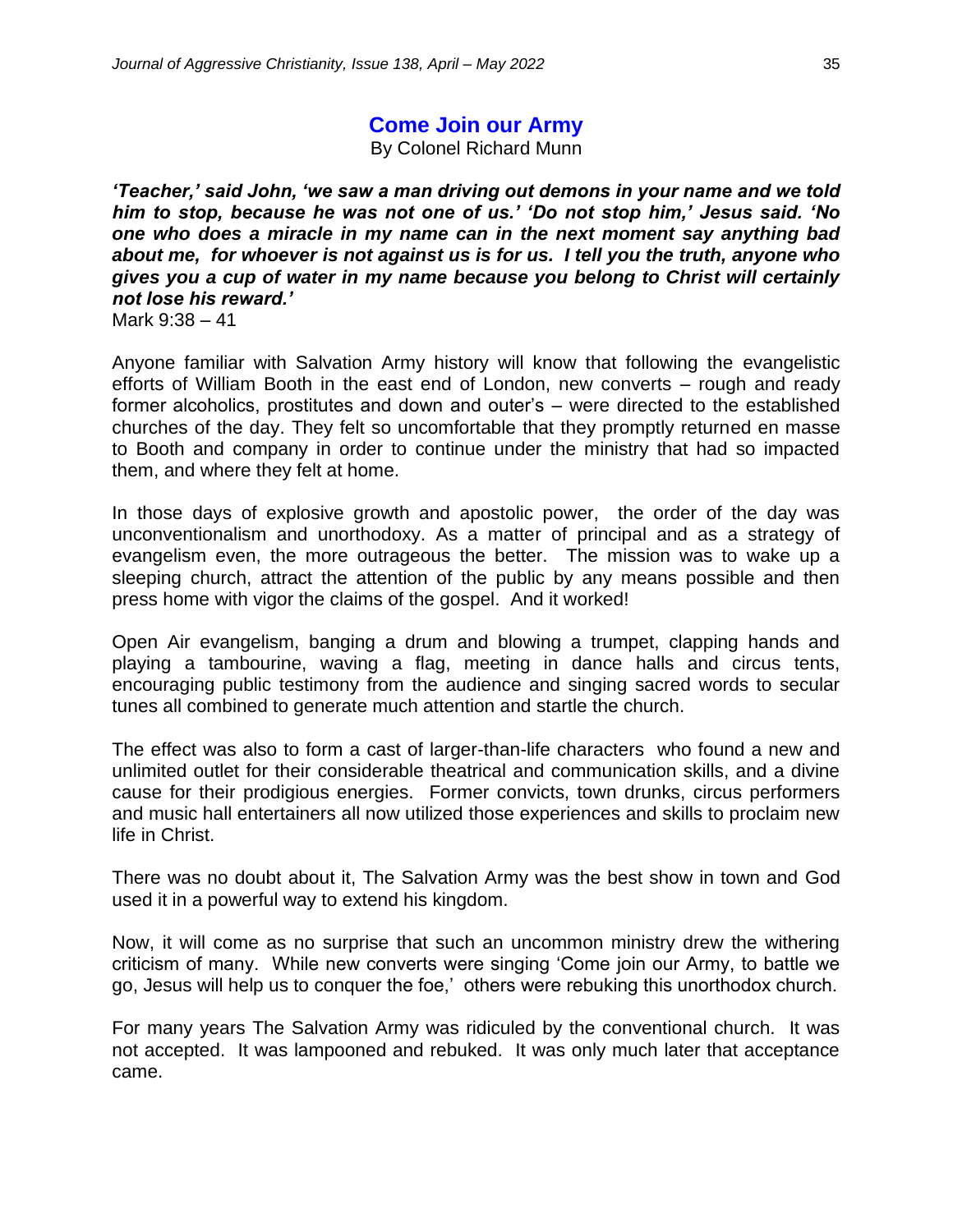Now, the inability of some parts of the body of Christ to accept other parts has been around as long as the earthly ministry of Christ himself.

If ever there was a select group of individuals who could, it would seem, justifiably think of themselves as having positions of special influence and authority, it was the original disciples. They had been handpicked by Jesus, for goodness sake.

You can imagine their surprise when they came across an 'outsider' performing some pretty intensely powerful ministry, and accomplishing it effectively, successfully casting out demons.

*'Because he was not one of us,'* says John, *'we told him to stop.'*

*'Do not stop him,'* says Jesus. *'No one who does a miracle in my name can in the next moment say anything bad about me.'*

Yes, the demons had been driven out in 'the name' of Jesus – even John had noted that. This wasn't some charlatan. He was legitimate. He just wasn't one of 'them.'

The irony, of course is that just before this incident the disciples had tried to cast out an evil spirit from a convulsing boy and had failed in spectacular fashion in front of a crowd and the teachers of the law. After Jesus delivered the boy, the disciples asked him privately what had gone wrong for them. *'This kind can only come out by prayer,'* responded Jesus.

They then met the unnamed exorcist who succeeded in exactly the area they had failed in. He may not have been one of the twelve, but he evidently recognized Jesus as Lord, and had a successful ministry and healthy prayer life.

Out of the insecurity of the disciples came their rebuke to stop. His success was a threat to their special status. The lesson for us, of course, is that when we become self– important we build barriers instead of bridges, and in the process can miss completely the work of God.

Quite frankly, we have to make space for the mavericks and others who may not be one of us, and who may make us feel uncomfortable with their methods, but who serve in the name of Christ.

The broad principal laid down by Christ is simple: *'Whoever is not against us is for us.'*

We need an expansive vision of the Kingdom of God. To rejoice in who and what God had called us to be, and to become more accepting with those who are new in Christ and are attempting ministry and leadership.

*Lord, free us from distrust, and liberate us to encourage new ministries and new leaders. Then by your grace we can truly sing: 'Come join our Army!'*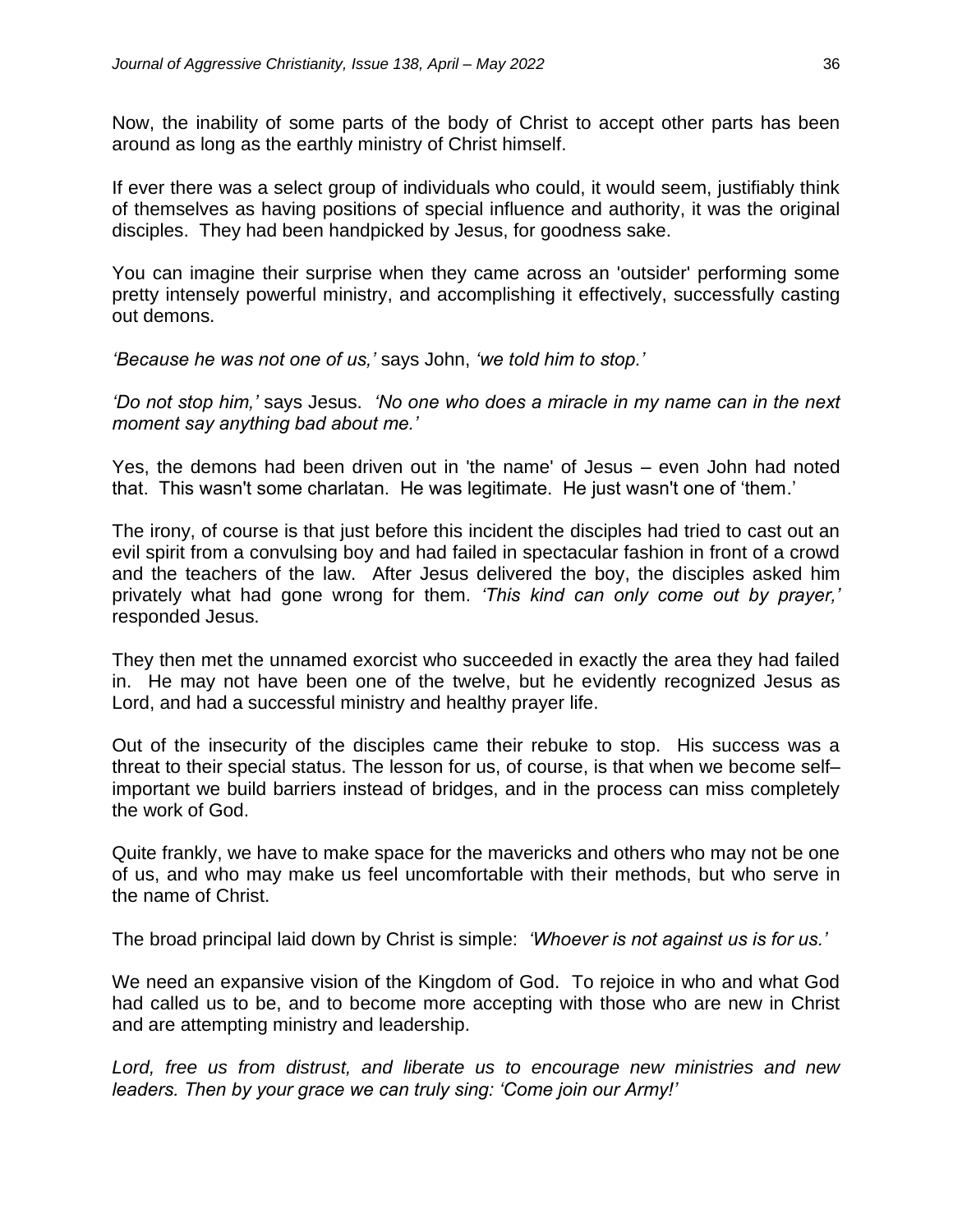# **Anytown Citadel - 1517 AD**

By Colonel Richard Munn

#### *We believe that we are justified by grace, through faith in our Lord Jesus Christ; and that he that believeth hath the witness in himself.* Salvation Army Doctrine #8

I'd like to take you on a journey– a journey back in time – to a Salvation Army Corps early in the year 1517 AD.

It was a bitterly cold and windy day as the people made their way to Sunday morning worship. As they trudged the muddy road up to church, they grumbled about the concerns they faced – the harshness of the winter, the lack of fuel and dwindling food supply, and the fortune of the rich. As they neared the building others, all wearily plodding to the same point, joined them. There was a sense of routine about this depressing scene. Certainly, most people in the town were stopping the tasks of the moment with a sense of quiet resignation to make their way to the Church.

Yes, Salvationists of the Middle Ages in Anytown Citadel had an ingrained discipline, forged over the centuries that would not allow them to think otherwise. At this time on a Sunday, you just stopped what you were doing and went to Church.

In fact, everything this group of people were familiar with centered on the institution of the Church. The source of political power, the center of wealth, the heart of all education and the most prominent architectural edifice all belonged to the Church. And so, lifelessly and coldly, mechanically and robotically, the Salvationists of 1517 AD went to the Church every Sunday morning. As they congregated on the road there was increasing criticism. These people intensely disliked what happened every week. There was palpable hostility towards the Church that found its roots in a deep–seated confusion as to who and what she was. All these people knew was that you had to go, and if you didn't you were in big trouble in the next life.

Outside the building the Assistant Officers were selling certificates – at high cost – that would help to secure you a place in heaven. The theory was that as the God–ordained institution in securing the Kingdom of God on earth your financial investment towards this 'Kingdom' would be returned as membership in the Kingdom of Heaven. The more certificates you purchased, the more secure you could be of a mansion in heaven. The problem was that the prices of the certificates were always being raised. This instilled a hatred for the Assistant Officers amongst the people, an emotion they didn't keep to themselves as they passed by on the way to worship.

If the soldiers despised the Assistants, they positively lived in fear of the Commanding Officers. They alone could decide if you were in the Church or not. And if you weren't in the Church, then forget any chance of heaven. If you crossed them then you could be out – excommunicated – and the only way to heaven was through the institution of the Church and the authority of the Officers.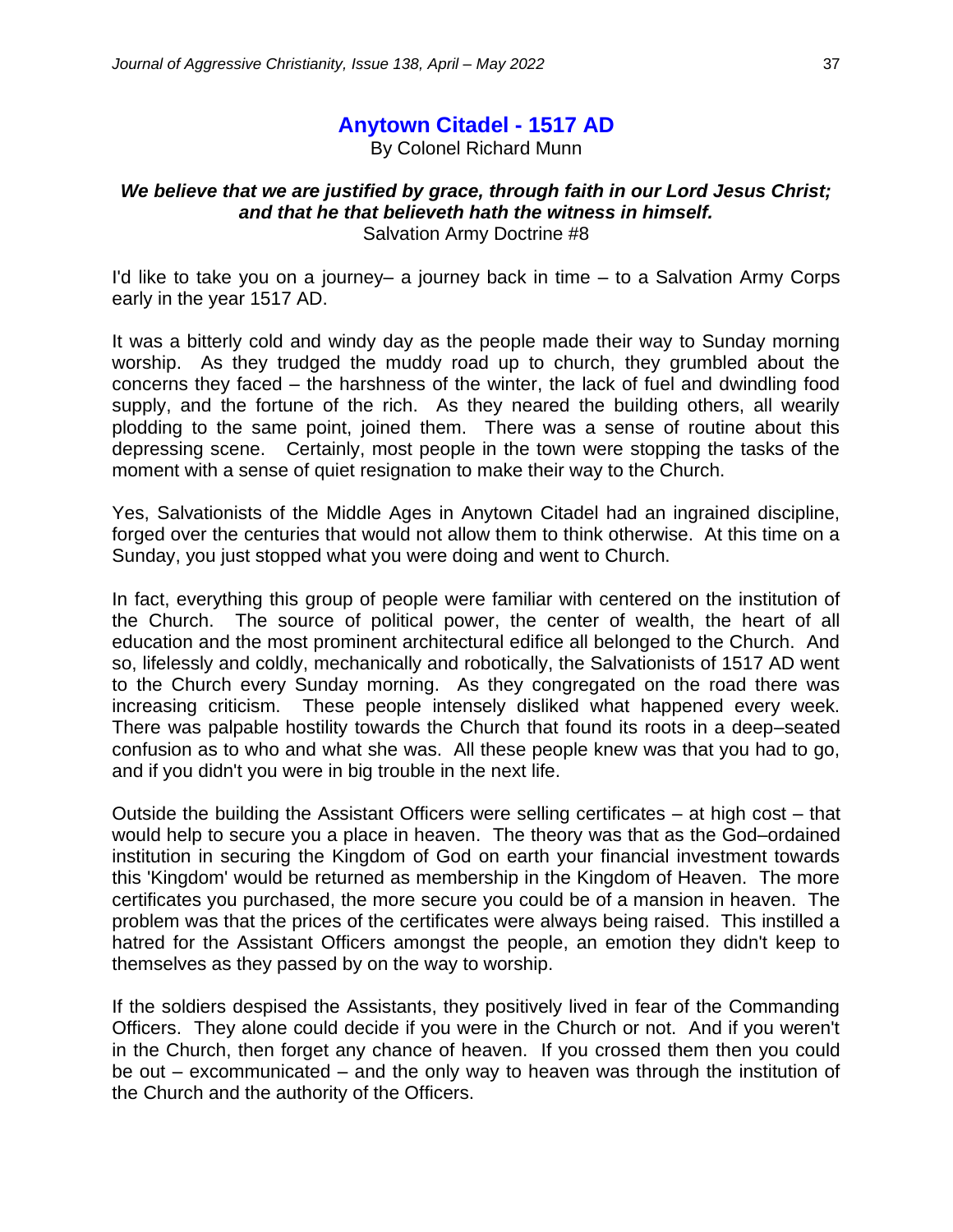The people may have been ignorant of many things surrounding their religion, but they knew enough to keep on the good side of the Officer.

Once inside the Church building the situation became more banal. All the Officers and denominational officialdom clustered around the altar, completely separate from the people who thronged at the back of the sanctuary and observed the religious proceedings through a wooden screen. The congregation was not allowed to sing, and with the words only in Latin it would have been meaningless if they could. Under no circumstances could any of the people participate in any of the ceremony. And so, they huddled together and mindlessly watched the show. Cold, bored and without emotion.

Christianity was irrelevant to the experience of the people and was an oppressive force that fostered collective anger.

This was the church in early 1517 AD. Where was the experience of salvation in Christ? Where was joy in worship? Where was the fellowship of the Body of Christ?

This is the church without the truth that 'justification is by grace through faith in our Lord Jesus Christ.' For late in 1517 AD Martin Luther began the reformation of the church by proclaiming the truth so hidden that 'salvation is by grace through faith.' In so doing he revolutionized Christianity as we know it and demonstrated that doctrine has a deep impact upon our experience, that what we believe impacts how we conduct ourselves in the arena of life.

So, what does this grand doctrine of salvation mean to you and me today?

We don't deserve salvation: The essence of grace is that salvation is free. God is not forced to show us grace, but out of His great love He does so freely. In fact, if we deserve anything we deserve the wrath of God. While that may sound harsh it reminds us of the beauty of grace and the spotless holiness of God that recoils from any trace of sin. Because grace is free salvation cannot be earned or purchased. If this were so, only the wealthy and clever and powerful would have access to heaven.

Salvation centers in Christ only: The church does not save anyone. Clergy do not save anyone. The Salvation Army has never saved anyone. The story is told of DL Moody who was approached by a man obviously drunk who greeted him with the introduction, 'I don't know if you remember me, but you saved me once.' Moody replied, 'I must have done, it certainly wasn't Christ.'

Not even faith itself can save an individual; it has to be faith in the Lord Jesus Christ. 'There is no other name under heaven given to men by which we must be saved,' thundered Peter.

We can experience salvation: The witness within ourselves of this grace is a heart– warming experience. Christianity for our imaginary Church in the Middle Ages was